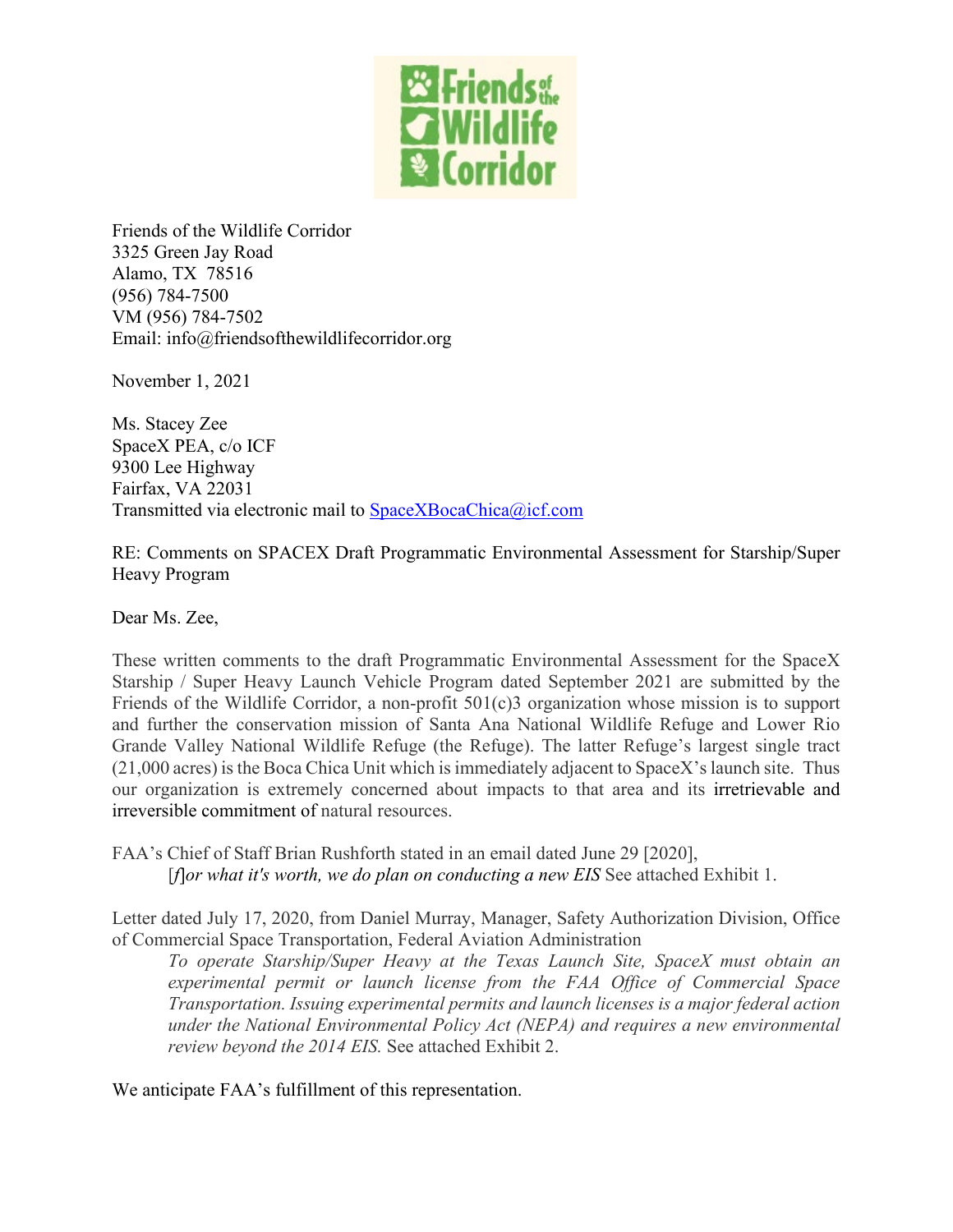#### *Introduction: A New EIS Must Be Prepared***.**

Agencies, including the Federal Aviation Administration ("FAA"), must invoke the National Environmental Policy Act ("NEPA") during the planning stages of federal agency actions. NEPA is intended to ensure that "unquantified environmental amenities and values may be given appropriate consideration in [federal] decision-making." Under this landmark environmental

statute, a federal agency must take a "hard look" at the environmental impacts of its proposed action and "provide for broad dissemination of relevant environmental information." The statute is therefore crucial because, when properly executed, it allows federal agencies and members of the public to weigh the environmental consequences of proposed federal actions before agencies reach a final decision regarding the best path forward.

We have serious concerns with the Draft PEA that can only be resolved by the FAA developing an Environmental Impact Statement ("EIS"). The project requires an EIS for the reasons listed below.

#### *The 2014 EIS is Obsolete.*

In 2014, an EIS was conducted, which since then, became deficient, invalid, and misleading. The construction, testing and firing of the massive Starship and Heavy Booster will have much greater impacts, as opposed to the Falcon 9 and Falcon Heavy, for which the 2014 EIS was written. In fact SpaceX never tested or launched the Falcon 9 or The Starship and Super Heavy booster together will be larger than the 2014-EIS-approved Falcon 9 and Falcon Heavy by an order of magnitude, standing 50 stories tall, with 5.2 thousand metric tons of explosive propellant, nearly 50% more than NASA's Saturn V rocket used to launch moon-landing missions. Space X has turned its site and activities into something unrecognizable from the 2014 EIS and ROD--it is now a large and expanding industrial and launch complex to manufacture, fabricate, assemble and test the Starship and Super Heavy booster rocket. Round-the-clock experimental testing has already significantly increased SpaceX's footprint, and it plans to expand further, by enlarging its acreage, its number of buildings, its number of employees and contractors, its hours of beach and refuge closure, and its number of test firings and pressure tests. Not included in the 2014 EIS are the analysis of environmental impacts of the proposed desalination plant with injection well(s), an LNG plant with associated gas wells and pipelines, and a 250 megawatt gas-fired power plant.

In the short time since SpaceX has conducted operations at the Boca Chica site, there have been multiple accidental explosions at and above the launchpad that disrupted people's lives, scattered rocket debris and caused wildfires that have consumed more than 100 acres of native habitat on national wildlife refuge land. See attached Exhibit 3, which is a list of links to videos of SpaceX explosions. A new EIS needs to also include analysis for the direct and indirect impacts of SpaceX's increased noise, light, shock waves, sonic booms, anomaly events, fires, and explosions, to neighboring towns of South Padre Island, Port Isabel, and Long Island Village as well as to Refuge wildlife, wetlands, vegetation, and endangered and threatened species and their habitat. The Ocelot conservation measures in the ROD were not complied with by SpaceX, and neither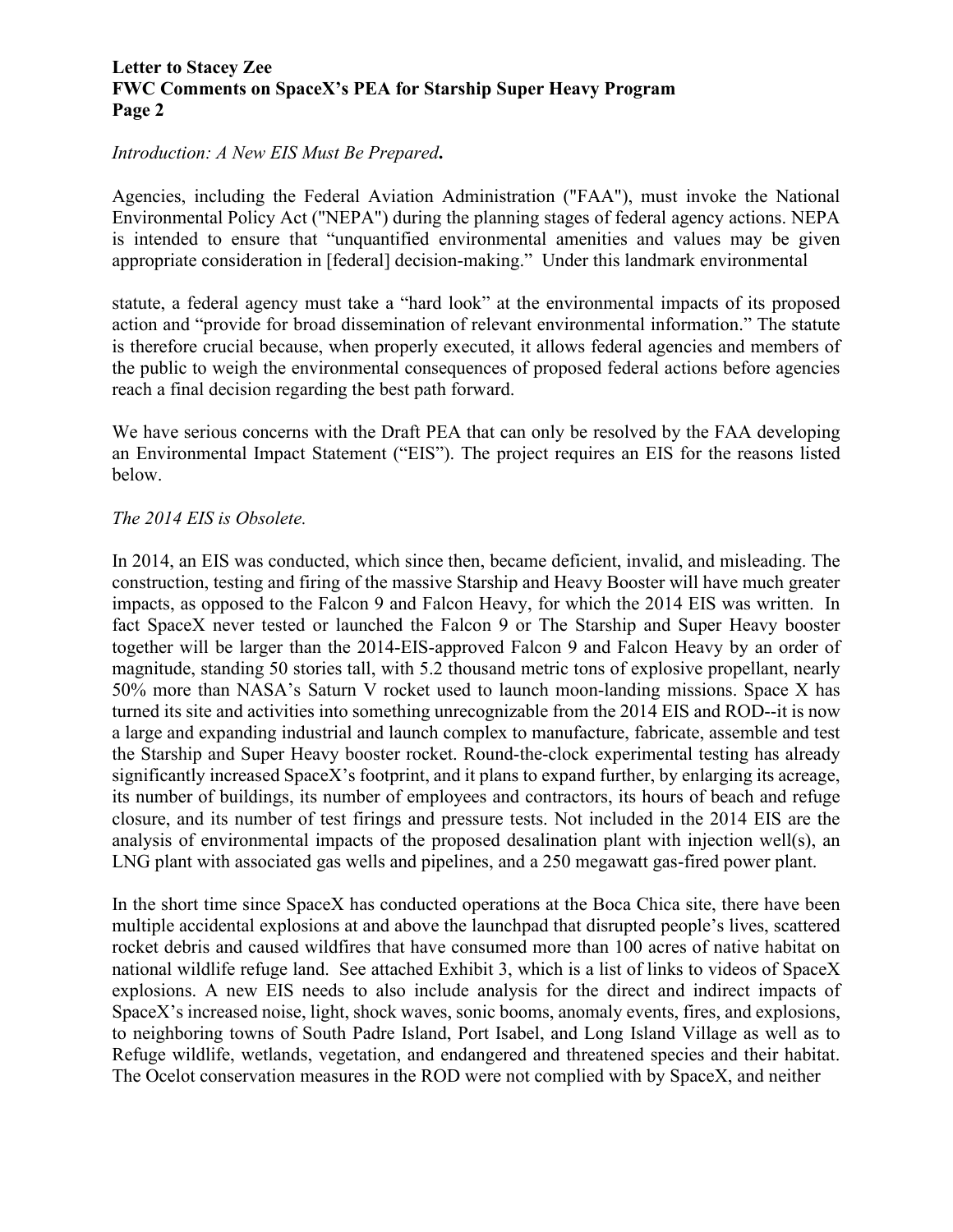were the conservation of many other endangered and threatened species in the area, as well as their habitats.

It is necessary to study by way of a new EIS, the direct and indirect impact of SpaceX's frequent fires and explosions upon the permitted but not yet built Texas LNG, Rio Grande LNG, the proposed Jupiter MLP crude upgrader facility, off-shore VLCC loading terminals on the Brownsville Ship Channel, and the storage of much more highly volatile rocket propellant that is also extremely explosive.

We note that the latest license for the Starship tests requires \$198 million in third party liability, and federal indemnification for losses beyond that. This is higher than is required for any Falcon 9 or Falcon Heavy launch from Vandenberg AFB or Kennedy/Cape Canaveral, suggesting a far larger risk zone than was included in the FEIS or ROD. And this probably doesn't include liability for the potential \$20 billion LNG terminals and LNG tankers that will likely be in the expanded risk zone. This list is by no means comprehensive.

The FAA has done an inadequate job in ensuring SpaceX compliance with many of the conditions in its 2014 (ROD). One example is the closure of Highway 4 and Boca Chica beach, which was to be limited to no more than 180 hours per year. In just the past 3 months of this year closures have exceeded 225 hours, often with confusing and inadequate prior notifications and last-minute changes and revocations. SpaceX now wants to nearly triple its beach closure time. To increasingly deny access to eight miles of public beach, state parkland and national wildlife refuge is a significant human impact and needs to be addressed in a new EIS. The road and beach closures, which have further enabled SpaceX's dangerous and careless expansions also constitutes constructive use of state and federal public land, as spelled out repeatedly by USFWS and as addressed later in this letter.

By failing to limit SpaceX's activities to the confines of the 2014 EIS, and by failing to conduct a new EIS, FAA has violated NEPA's prohibition of "irretrievable and irreversible commitment of resources" by allowing a huge build-out of infrastructure, including the 500 foot integration tower, without FAA authorization.

The significant impacts generally described above, and detailed below, illustrate how critical it is for FAA to initiate a new EIS process, and to exercise meaningful, legally required oversight. Otherwise, FAA is not doing its job--to protect the public.

## *Significant Impact*

Under NEPA, an agency must prepare a detailed statement, referred to as an EIS, if it plans to undergo a "major Federal action<sup>[]</sup> significantly affecting the quality of the human environment." NEPA regulations include guidance for determining the significance of a projects' impacts, requiring agencies to consider "the potentially affected environment and degree of the effects of the action." The potentially affected environment includes "the affected area (national, regional, or local) and its resources, such as listed species and designated critical habitat under the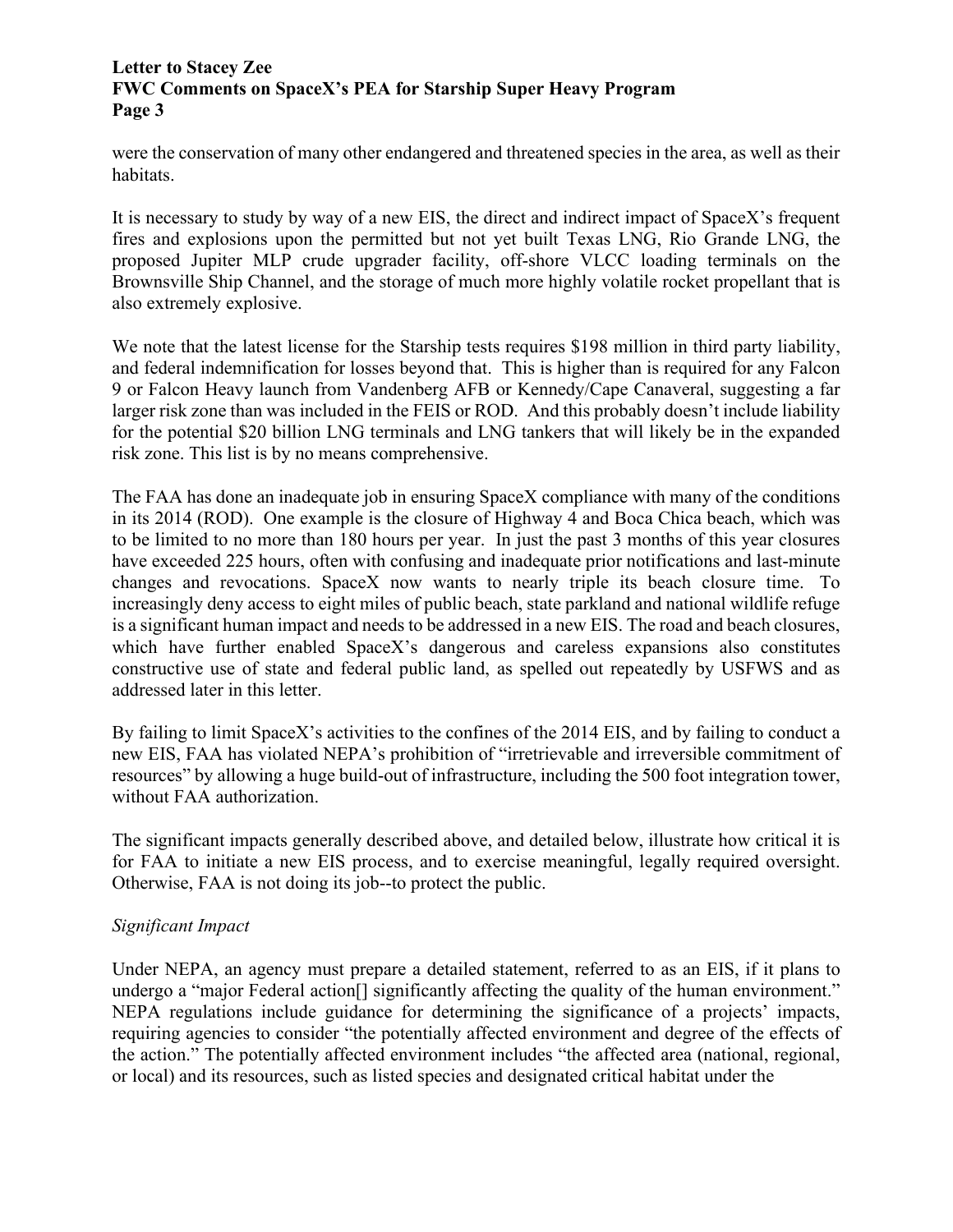Endangered Species Act." When analyzing the degree of an action's effect, agencies must consider, among other factors, adverse effects and effects that would violate other laws. Among other harms, SpaceX's activities are likely to adversely affect the surrounding area, at least ten listed species, designated critical habitat, and the neighboring community. Moreover, the project's effects will result in multiple legal violations. Thus, the SpaceX project has significant environmental impacts, and the FAA must prepare an EIS before moving forward with any approvals.

#### *Impacts to the Surrounding Area*

The SpaceX launch site is adjacent to the Lower Rio Grande Valley National Wildlife Refuge ("the Refuge"), Boca Chica State Park, Boca Chica Beach, the South Bay Coastal Preserve, Brazos Island State Park, Isla Blanca Park, Las Palomas Wildlife Management Area, and Palmito Ranch Battlefield National Historic Landmark. Nearby are tidal flats that host many wading bird species, beaches used by nesting sea turtles and by large numbers of people from the nearby communities for recreation, relaxation and enjoyment. This is an ecologically diverse area with a remarkable community of wildlife unlike any other place in the United States. It is located in a hemispheric meeting place of tropical and subtropical species with a mix of terrestrial, coastal, and marine environments representing one of the greatest diversity of plants and animals found in one place in North America. This area is a unique flyway for western hemisphere avian species, and more than 400 different bird species have been identified in the area. The ecological sensitivity and vulnerability of this area cannot be overstated, and activities in this area must be carefully managed to reduce, avoid, and mitigate impact to resident and migrant wildlife. SpaceX's operations have seriously harmed nearby areas and will almost certainly continue to do so. Impacts from testing, launching, and failures include, but are not limited to: explosions, sonic booms, bright lights, debris fields, debris left in the ocean, fire, smoke, and release of hazardous fuels and vapors. In the last two years, SpaceX operations have caused repeated explosions, including—among other dates on November 20, 20219, May 29, 2020, June 23, 2020, December 9, 2020, and March 30, 2021. See attached Exhibit 3. When explosions occur, the debris field can span for miles, which has happened as recently as this year. Exploded rocket debris, along with its removal operations involving heavy machinery such as high-capacity tow trucks and construction dump trucks damage sensitive habitat in the area.

Moreover, these explosions can and indeed have caused wildfires, such as two 2019 incidents that resulted in wildfires of 130-acres and 10-acres respectively which burned through coastal prairie and dune habitats on [national wildlife] refuge managed land. SpaceX's proposed activities, therefore, threaten to disturb, burn, and damage ecologically critical state, federal and privatelyowned lands. These are significant, adverse impacts that the FAA cannot overlook. Instead, it must address these in an EIS.

## *Impacts to Listed Species and Critical Habitat*

The proposed expansion of SpaceX activities at this site would adversely affect at least ten federally listed species and designated critical habitat for one or two listed species. In its Biological Assessment ("BA"), the FAA admitted that the project is likely to adversely affect three listed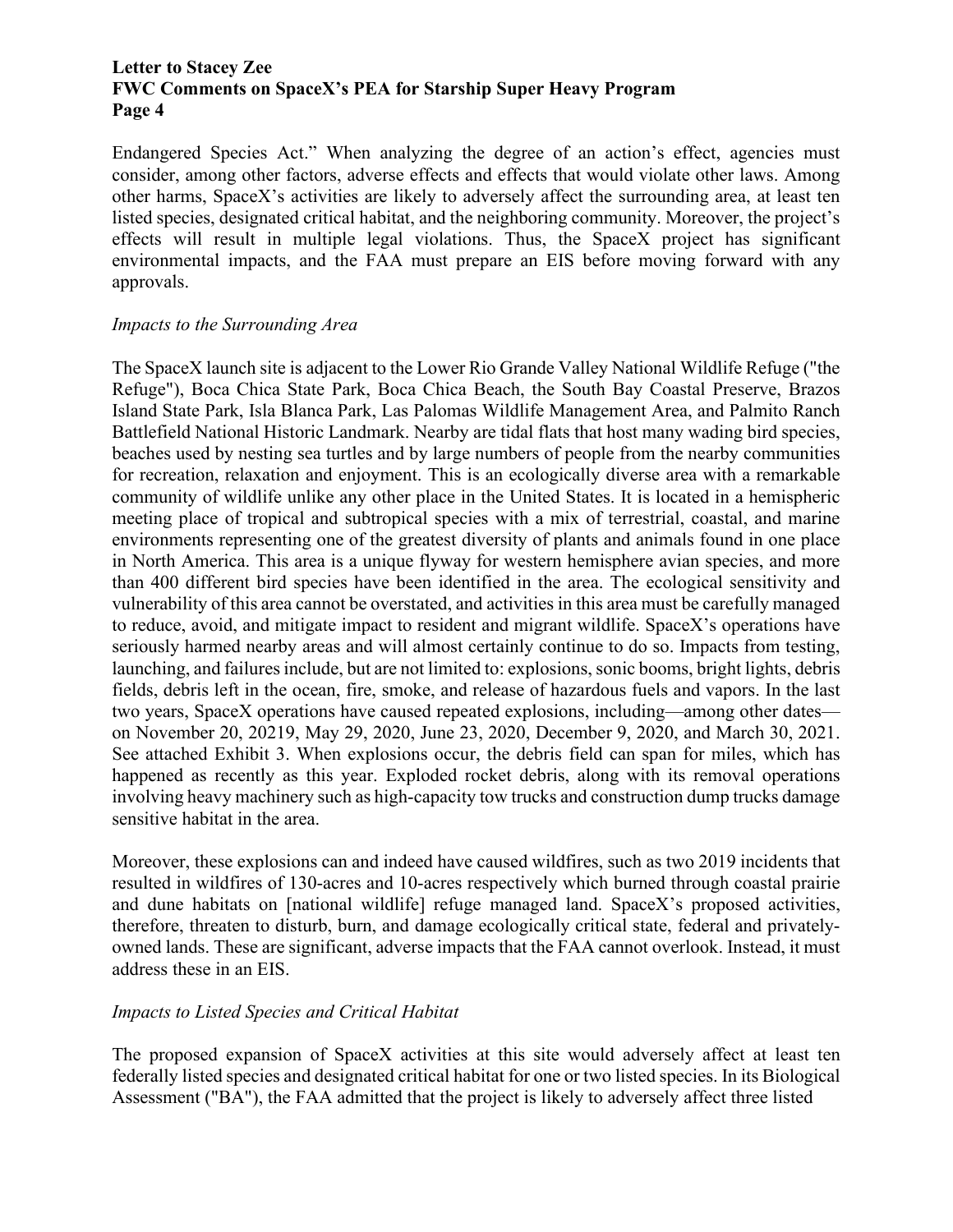species of birds in the area: the threatened red knot (Calidris canutus rufa), the threatened piping plover (Charadrius melodus), and the endangered northern aplomado falcon (Falco femoralis).

According to the BA, the area contains potential foraging habitat for all three species, and northern aplomado falcons may also nest in the vicinity. Noise associated with the project, such as from intensified traffic, construction, engine testing, and sonic booms, is likely to disturb or displace these species and to decrease foraging efficiency. All three species of birds, along with any nests or eggs, could also be killed if they appear within the heat plume created by engine ignition during testing and launches. The heat plume generated by launches would be 212 degrees Fahrenheit within a .3 mile radius of the launch area. Protected Refuge land begins within 200 feet of the launch area. No living animal above ground can survive 212 degrees. Moreover, according to the FAA, northern aplomado falcons could be attracted to nest and perch on proposed infrastructure, such as towers. If they flush off their nests during disturbances, it would expose their eggs or small young to inclement weather and predators, destroying the eggs and killing the young.

Last, the area contains piping plover critical habitat and proposed red knot critical habitat, both of which are also likely to be adversely affected by the project. We note that population and survival estimates indicate Piping Plovers have declined significantly in the past three years. Contrary to what is stated in the BA, birds cannot just "go somewhere else." There are no plans stated in the PEA to adequately mitigate any of these impacts.

The BA states that the project is likely to adversely affect endangered Gulf Coast jaguarundis (Herpailurus yagouaroundi cacomitli) and ocelots (Leopardus pardalis). Texas is home to the only remaining breeding population of ocelots in the United States. This is a very rare species, with only 15 known individuals residing in the area of Laguna Atascosa National Wildlife Refuge, near the SpaceX site. The last verified jaguarundi near Boca Chica was a mortality that occurred on State Hwy 4 (also known as Boca Chica Boulevard)—the road on which SpaceX is located and by which all employees and visitors must travel. The area near the launch site is part of a broader travel corridor connecting suitable habitat for both members of the species, but the proposal will be accompanied by an expansion in the amount of traffic in the area, increasing the likelihood of a deadly vehicle collision with these rare species. The project could cause Gulf Coast jaguarundis and ocelots to avoid lit areas and seek alternate travel corridors through their native habitat in the lomas of the Refuge, causing them to expend more energy and increasing the possibility of a vehicle collision mortality on SH4. Finally, the rocket heat plume may injure or kill individual cats exposed to the plume. The FAA has not explained how any of these impacts to Gulf Coast jaguarundis and ocelots would be mitigated. Lastly, in its BA the FAA asserted the project is likely to adversely affect endangered Kemp's ridley sea turtles (Lepidochelys kempii), endangered hawksbill sea turtles (Eretmochelys imbricata), endangered leatherback sea turtles (Dermochelys coriacea), threatened loggerhead sea turtles (Caretta caretta), and threatened green sea turtles (Chelonia mydas). Noise and vibrations generated by rocket launches could cause turtles to abandon their nesting attempts by frightening them. Vibrations from rocket launches could also damage incubating eggs not collected by Sea Turtle Inc. either because they were overlooked during patrol or they were laid during times when public access is prohibited. Finally, lighting could potentially be visible from the beach and disorient emerging hatchlings and sea turtles, and hatchlings present near the site at the time of engine ignition could be injured or killed by the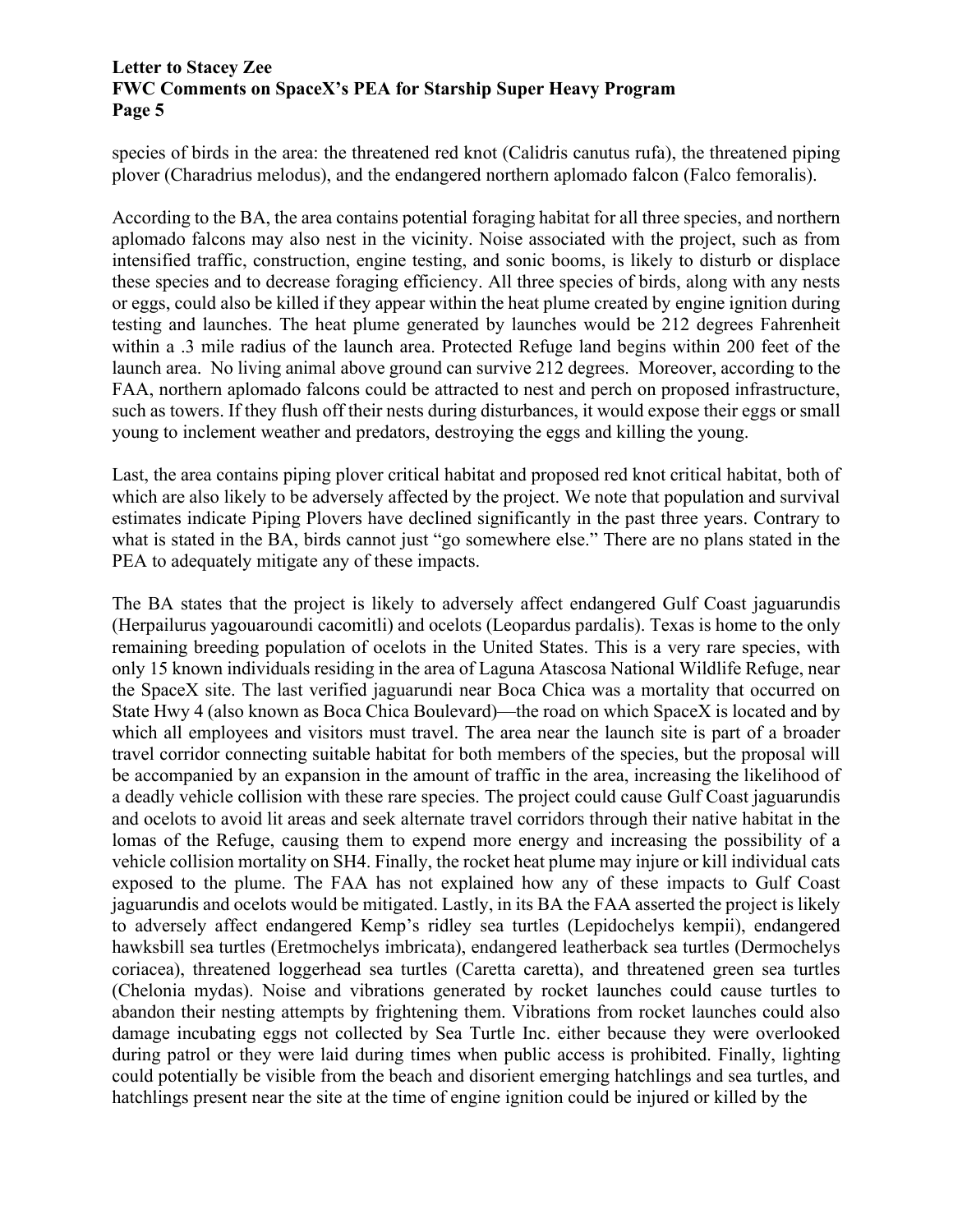rocket heat plume. There are no plans to adequately mitigate any of these impacts. Monitoring and "best practices" is not mitigation. Thus, because this project is likely to adversely affect at least ten listed species and designated critical habitat for one or two listed species, its impacts are significant and must be analyzed and mitigated in an EIS.

#### *Impacts to the Neighboring Community and Environmental Justice Concerns*

The FAA must also prepare an EIS because the project will likely have significant impacts on the neighboring community, and many of these impacts will be adverse and unduly burdensome. During the NEPA process, "each Federal agency shall make achieving environmental justice part of its mission by identifying and addressing, as appropriate, disproportionately high and adverse human health or environmental effects of its programs, policies, and activities on minority populations and low-income populations…" According to the draft PEA, "[i]n 2018, minority representation in Cameron County was 89.8 percent and Willacy County was 88.4 percent" and the median household income for Cameron and Willacy counties was 50 percent of that reported for Texas for the years 2014–2018.

One negative impact to environmental justice communities includes the encroachment and frequent closures of the public beach. There is immense value of a free public resource, like Boca Chica Beach, especially to communities who need beneficial open space in which to enjoy recreation and other activities. Brownsville residents have enjoyed the cultural, environmental, and recreational values of Boca Chica Beach for generations, and we have major concerns for its degradation and closure to the public. Boca Chica Beach is one of the few, undeveloped, free public beaches in the area. Many residents of Brownsville feel a close connection to Boca Chica as being their beach, because access is free of cost, it is easily accessible, and it is closer than the beaches on South Padre Island. The use of natural and open spaces, especially the beach, help to improve physical and mental health and well-being for all. The burden of reduced public access to Boca Chica beach falls disproportionately on the lower income and Hispanic population of Brownsville and surrounding communities. No mitigation of public beach access and environmental justice impacts are offered.

Furthermore, 13 of 18 local historic resources including national battlefields and local cemeteries have been identified for potential adverse effects by the FAA. These sites hold significant local cultural significance and significance for tourism in the area. The proposed mitigation of these impacts is consultation, which assumes that consultation will result in sufficient mitigation measures. Again, no appropriate minimization of and mitigation for the negative effects have been adequately identified. Environmental harms from this project would disproportionately impact the residents of Cameron County and Brownsville, many of whom are already overburdened by many other sources of pollution. Neighboring communities are already facing structural issues, such as broken windows and disrupted foundations, resulting from the impacts of SpaceX's activities that are already occurring. The proposal will now increase the amount of activity, which would likely be accompanied by increased structural issues, as well as increased air quality concerns, noise impacts, and other environmental degradation described herein.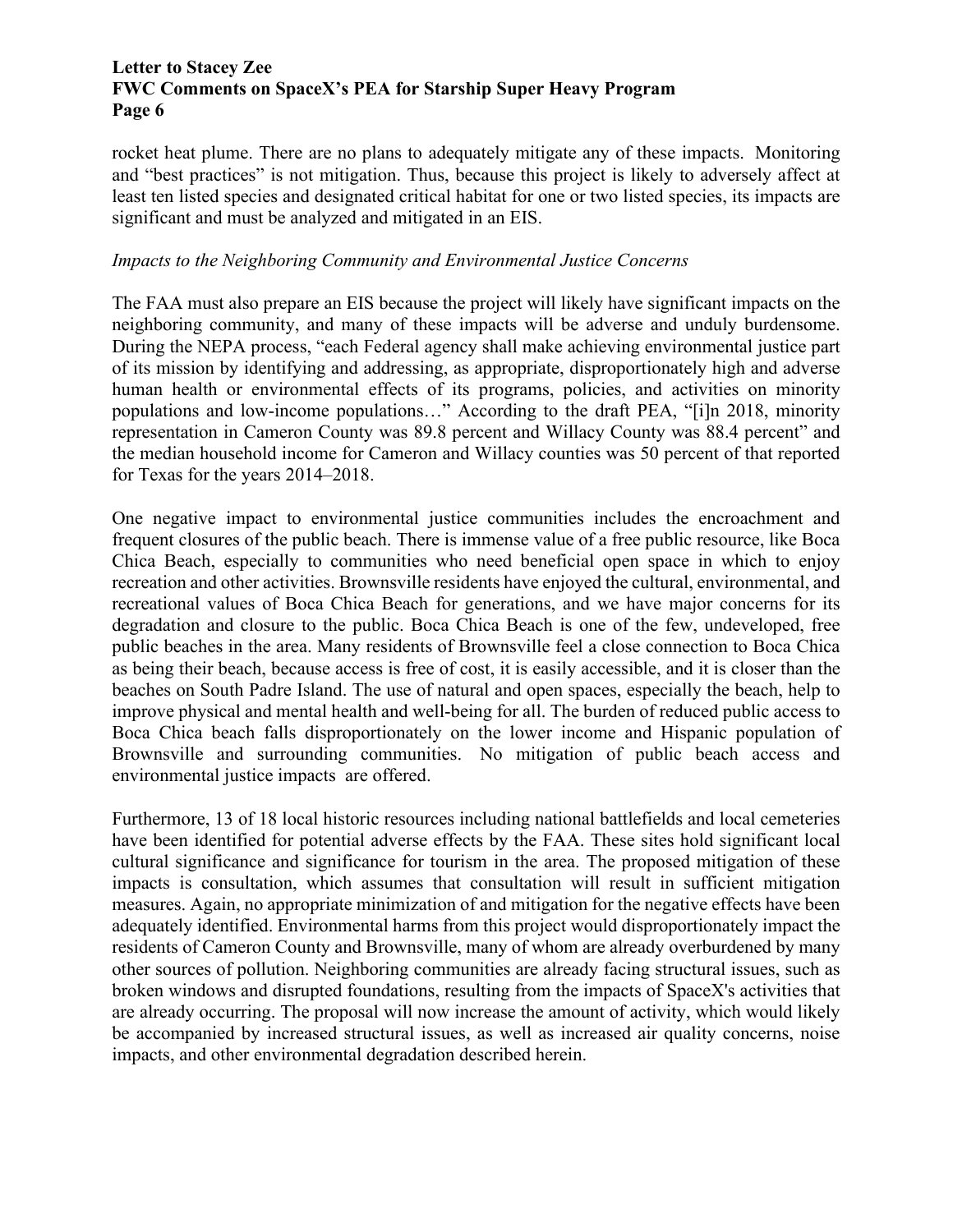#### *Threatened Legal Violations*

*Open Beaches Constitutional and Statutory Guarantees*: The FAA must also prepare an EIS for this project because its effects may violate multiple statutes, including laws that serve to guarantee beach access, govern the National Wildlife Refuge System, and protect other public lands. First, this project greatly affects the ability of the public to access and enjoy the Texas coastline adjacent to the project site, including Boca Chica State Park and Beach, a popular public beach on an 8 mile stretch of sand near the city of Brownsville. This area is enjoyed by coastal enthusiasts, bird watchers, conservationists, surfers, as well as those who wish to enjoy the beautiful dunes and native plants near the seashore, a pleasant beach walk, search for seashells, and many more coastal activities. The importance of environmentally responsible beach access, especially to this special place on the South Texas Coast, is guaranteed by local, state and federal law. The Cameron County Beach Access and Dune Protection Plan guarantees beach access in coastal Cameron County and lays out a local plan for accessibility. This includes access to the beautiful coastal prairie and waters of the Gulf of Mexico in Boca Chica Beach. The premier state law on beach access, the Texas Open Beaches Act, which was passed in 1959 making Texas one of the first states in the nation to have strong beach access protections memorialized in law, states: "It is declared and affirmed to be the public policy of this state that the public, individually and collectively, shall have the free and unrestricted right of ingress and egress to and from the state-owned beaches bordering on the seaward shore of the Gulf of Mexico…" The 2009 Texas Proposition 9 ("Prop 9"), a legislatively-referred constitutional amendment approved by the Texas electorate, elevated the level of protection of Texas's beaches by making Texas's Open Beaches Act a part of Texas's Constitution. Federally, the Coastal Zone Management Act was promulgated into law in 1972 to guide the state implementation of coastal zone management programs. The U.S. National Oceanic and Atmospheric Administration, which oversees the state implementation process, requires that coastal management programs include a planning process for protection of and access to state beaches. Here, the duty to protect public access is mandated by federal law, incorporated into state and local laws as a priority for the use of coastal resources and activity in the coastal zone.

Boca Chica Beach has been closed or inaccessible to the public in 2021 for over 500 hours, a conservative estimate. According to tracking of Cameron County notices by the Coastal Bend Bays and Estuaries Program, Boca Chica Beach and/or State Highway 4 had been closed for 473 hours from January 2021 to August 2021. These closures occurred on over 100 separate days and created an inaccessible Boca Chica Beach in 2021. These closures have happened in past years, as well. Since 2019, county officials have repeatedly closed-off the beach and State Highway 4 (the only road that leads to the beach) for various SpaceX launches, testing, and debris clean-up. According to local conservation group, SaveRGV, the Boca Chica Beach has been closed for SpaceX launches for over 450 hours per year since 2019. The FAA has been indifferent to these abuses of beach closure limitations. It follows that the public has lost confidence that the closure hour limits in the PEA will be adhered to and enforced.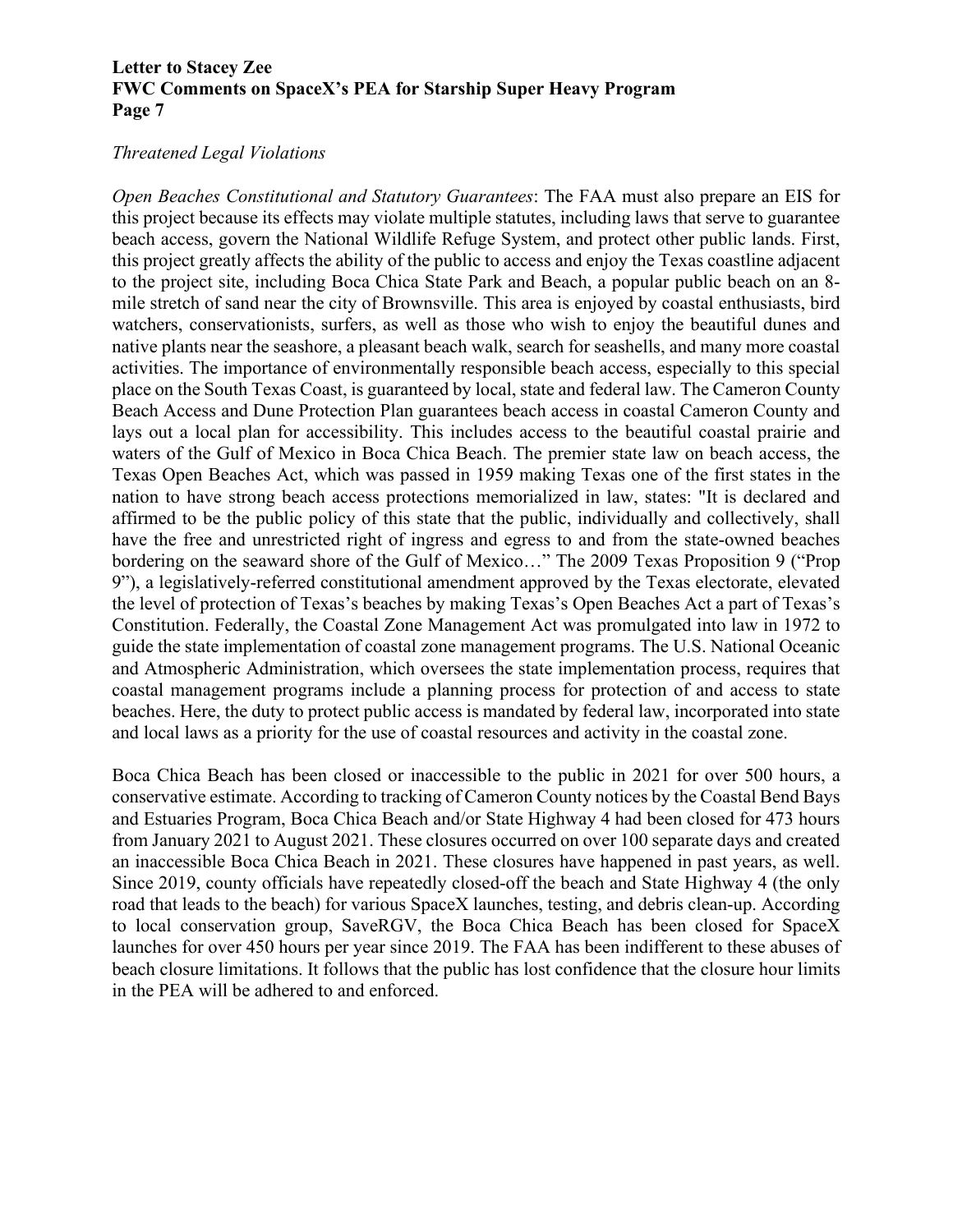*National Wildlife Refuge System Improvement Act of 1977*: The project's effects will also result in violations of the National Wildlife Refuge System Improvement Act of 1997 ("Refuge Improvement Act"). For members of the public to use a refuge, the Service must engage in a compatibility determination to ensure that activities are compatible with a refuge's purposes. However, it is our understanding that the U.S. Fish and Wildlife Service has no plans to engage in a compatibility determination to authorize SpaceX's use of the Lower Rio Grande Valley National Wildlife Refuge as a debris field and for debris retrieval. However, even if the Service does engage in this analysis, there is no possibility that these activities could ever be deemed compatible with the purposes of the refuge.

*Economic Activities*: Moreover, whenever a refuge is used for economic purposes, the Service must issue a special use permit for economic activities. Similarly, we are not aware of any plans to authorize all of SpaceX's current and proposed activities in a special use permit. Moreover, the Refuge Improvement Act requires the Service to administer the System to "ensure that the biological integrity, diversity, and environmental health of the System are maintained for the benefit of present and future generations of Americans." However, largely due to the forced refuge closures, the Service has explicitly stated that "[d]ue to operations by SpaceX, the Fish and Wildlife Service's ability to maintain the biological integrity, diversity and environmental health of Refuge resources… has been significantly diminished at the Boca Chica tract." Finally, the Refuge Improvement Act also requires the Service to "provide for the conservation of fish, wildlife, and plants, and their habitats within the System," and "ensure that the mission of the System… and the purposes of each refuge are carried out." The project will impede the Service's ability to do so.

*4(f) Review:* The SpaceX proposal would cause significant unmitigated environmental damage to nearby lands, would result in violations of the use restrictions delineated in Section 4(f) of the U.S. Department of Transportation Act of 1966. Section 4(f) provides that the Secretary of Transportation may approve a transportation program or project requiring the use of publicly owned land of a public park, recreation area, or wildlife or waterfowl refuge, only if there is no feasible and prudent alternative to the using that land and the program or project includes all possible planning to minimize harm resulting from the use.

The Lower Rio Grande Valley National Wildlife Refuge (Refuge) and the overall National Wildlife Refuge System maintains the biological integrity, diversity, and environmental health of its natural resources for the benefit of present and future generations of Americans. The Refuge was established in 1979 to protect and restore the unique biodiversity of the Lower Rio Grande Valley of Texas, ensuring the conservation of South Texas fish, wildlife and plant populations and their habitat, which is necessary for the scientific study of wildlife, conservation biology and ecosystem management. The Refuge and Boca Chica public beach also provide recreational uses including hunting, fishing, wildlife observation, photography, environmental education, and interpretation. The area also holds historical significance on a National, State and local level. For these reasons, Boca Chica, the Refuge, and its surrounding areas are 4(f) protected properties.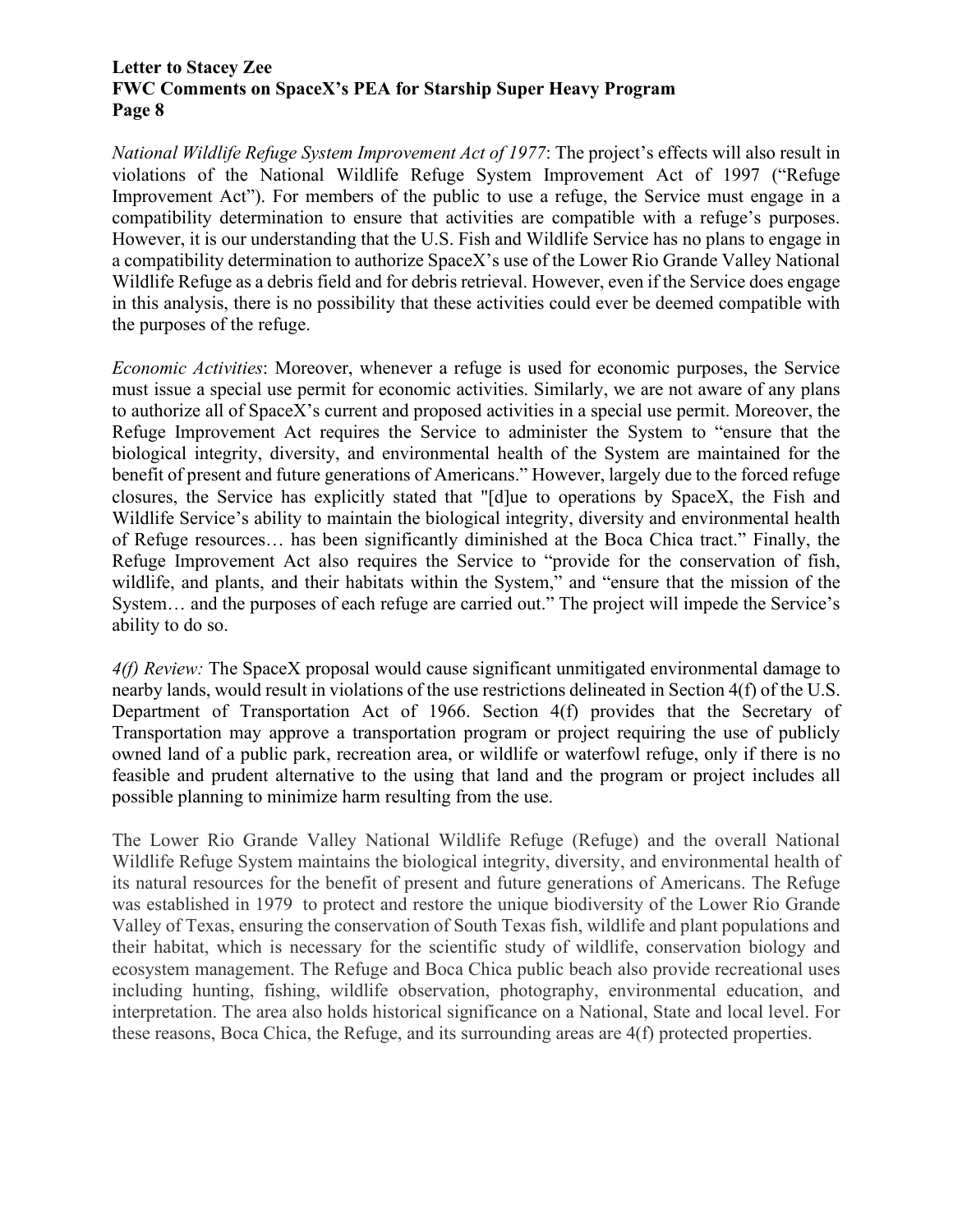Constructive use occurs when there is a temporary occupancy of land that is adverse in terms of the statute's preservation purpose or when the project's proximity impacts are so severe that the protected activities, features, or attributes of a property are substantially impaired or substantially diminished. Although SpaceX seeks an exemption to 4(f) requirements by claiming that its "use" is temporary and intermittent, according to the federal judiciary "any park use, regardless of its degree, invokes § 4(f)."Additionally, a "use" of Section 4(f) property can include a temporary adverse occupancy of land. SpaceX would engage in temporary adverse occupancy of neighboring Section 4(f) lands because public access to Boca Chica State Park, Brazos Island State Park, the South Bay Coastal Preserve, and major portions of the National Wildlife Refuge, would be closed during launches. Indeed, even the FWS has highlighted this concern, asserting to the FAA that proposed SpaceX activities will in fact result in a "constructive use" of the Boca Chica tract of the Refuge.FWC submits that "constructive use" exists in the following:

*a. 500 Hours of Closure (PEA 2.1.3.5, pgs. 19-23; 2.1.3.5.3, pgs. 23–26)*

Beach and SH4 closures constitute "constructive use" because (1) the temporary occupancy of land is adverse in terms of the statute's preservation purpose; and (2) the project's proximity impacts are so severe that the protected activities, features, or attributes of the Refuge and surrounding protected areas are substantially impaired or substantially diminished.

Boca Chica is a public beach, and the public has unfettered access to it under Art. 1, Sec. 33 of the Texas Constitution and Sec. 61.011 Tex. Nat. Res. Code, the Open Beaches Act. Closures from SpaceX activities violate these provisions.

Prior to SpaceX-associated closures, an estimated 110,000 visitors accessed the Refuge annually. Sixty three percent of visitors to the Boca Chica tract were going to surf fish or beachcomb. The majority of visitors are from Brownsville, which has one of the country's highest poverty rates with 26 percent of the population below the federal poverty line and 23 percent of families earning less than \$25,000. SpaceX activities already exceed the 300 road closure hours of FAA-permitted operations. Closures of the beach affect a population with limited income and few options to recreate. Boca Chica is the only beach that is free to the nearby and largely Hispanic communities. Therefore, additional closures cause substantial impairment and substantially diminish protected activities, features, or attributes of the Refuge and surrounding protected areas because the public beach and all the associated activities are no longer available on an unfettered basis.

## *b. 300 Hours of Additional Closure to Address Anomalies (PEA pgs. 9, 85–86, 122; Sec. 2.1.3.1, pgs. 15–16).*

300 hours of additional closures to address anomalies (accidents or explosions on or above the launchpad) constitute "constructive use" because (1) the temporary occupancy of land is adverse in terms of the statute's preservation purpose; and (2) the project's proximity impacts are so severe that the protected activities, features, or attributes of the Refuge and surrounding protected areas are substantially impaired or substantially diminished.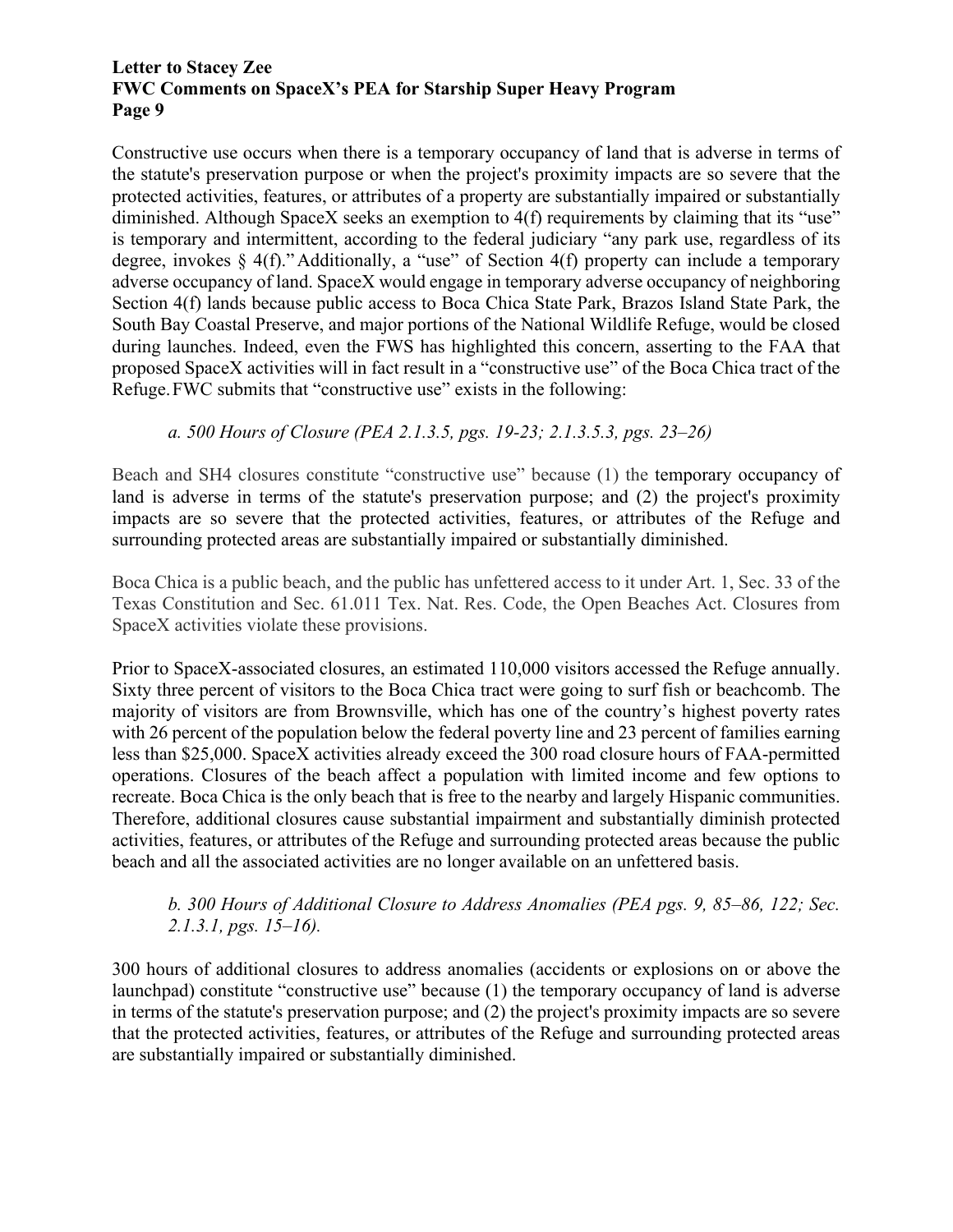In PEA Section 2.1.3.1: Tank Tests, SpaceX is proposing to conduct approximately 10 tank tests a month, estimating a 10 percent rate of anomalies and acknowledges that anomalies would result in explosions and the spread of debris. Anomaly means an unexpected event. The PEA's description is not an "unexpected event," but rather is clearly anticipated. If and when 5,200 tons of liquid oxygen and liquified methane explode (the fuel load of Starship Super Heavy), that is not an "anomaly." It is an environmental catastrophe.

300 hours is an underestimation of the time for road and beach closure for these purported anomalies if comparison is made to the amount of time that it took to clear the debris from the explosion of three Raptor engines. Super Heavy will have as many as 37 Raptor engines and 3 times the amount of volatile fuel.

Since one explosion is expected a month, the noise, light, and debris from the explosion will not be contained only within the SpaceX property line. The PEA is devoid of comments by USFWS or other governmental entities who have care and control of the protected areas.

An EIS is necessary to determine whether the anomalies are adverse to the statute's preservation purpose; and whether these anomalies are so severe that the protected activities, features, or attributes of the Refuge and surrounding protected areas are substantially impaired or substantially diminished. We think they will be.

An EIS would reveal the same matters on closure discussed in part 2 above, which are incorporated herein for all intents and purposes. The extended closures occurring for hazardous explosion and debris-related events, or delays are deterrents for public access to the Boca Chica tract and its beaches for the duration of all published closure timeframes. In 2019, the FWS conservatively quantified more than 1,000 closure hours and noted a significant disparity in accounting between SpaceX's reported total of 158 hours and the conservative total being tracked by FWS staff. Frequent closures caused by SpaceX activities are already substantially impairing both the Refuge's ability to adequately manage the Refuge and the public's enjoyment of the Boca Chica Beach area for wildlife-dependent recreation. The protected activities of the Refuge that are being substantially impaired include fishing, wildlife observation, photography, environmental education, and interpretation. When closures occur, all of these wildlife-dependent recreational uses are substantially impaired because they are not available to the public.

Additional features and attributes of the Refuge that have already been substantially impaired include the sensitive tidal flats, salt prairies, wildlife, and sensitive bird nesting and wintering sites. Based on bird monitoring reports, Snowy and Wilson's plovers have not been documented nesting in close proximity to the SpaceX launching site as they had in years prior to the project. Finally, none of the damage to the sensitive tidal flats from debris pickup and motorized equipment and human access has been adequately addressed. These features and attributes will likely continue to be substantially impaired because explosions, debris, traffic, building construction, and invasive plant species will continue to threaten the health and diversity of the Refuge's habitats and wildlife.

An EIS would also reveal that SpaceX's activity of debris removal has had devastating effects: it has damaged sensitive wind tidal flats and the vehicles or machinery used to retrieve debris have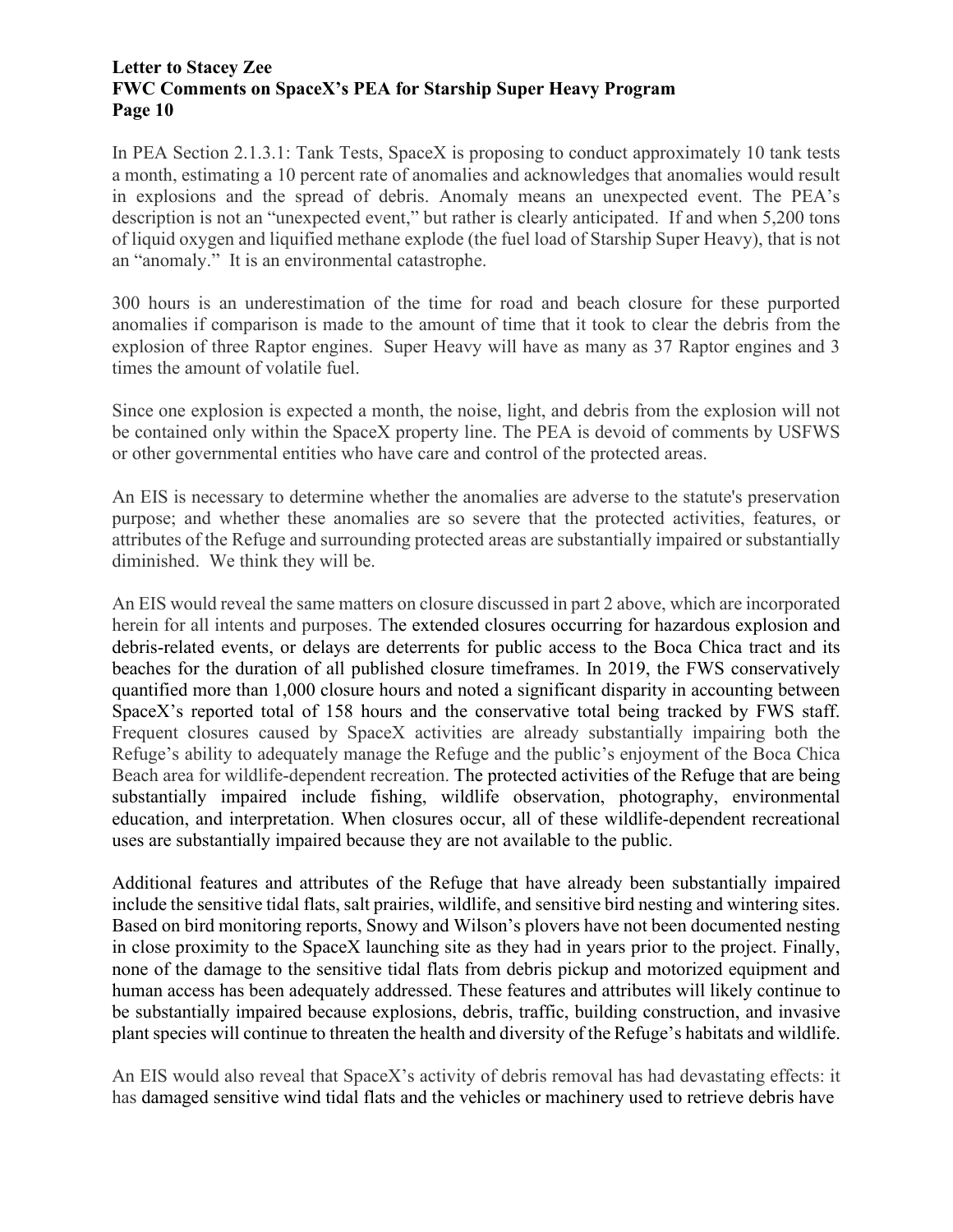created rutting and damage that interrupts tidal water sheet flow across these flats. These hazardous activities prove that FAA's current EIS and USFWS' Biological Opinion must be reinitiated and reevaluated considering SpaceX's expanded and untethered operations. See 50 C.F.R., part 402.16.

## *c. Noise from SpaceX flight activities. (PEA 3.5, pgs. 48–60).*

The noise pollution caused by SpaceX during its testing and launch activities constitutes constructive use because the project's proximity impacts are so severe that the protected activities, features, or attributes of the Refuge and surrounding protected areas are substantially impaired or substantially diminished.

The Department of Transportation Act requires the consideration of natural resources during project development. 23 U.S.C. § 138. 23 C.F.R. § 774.15 identifies potential causes of constructive use to include among many things, "non-physical intrusions such as noise, air pollution, or other effects that would substantially impair the resource's use."

Upon information and belief, decibel sound will be converted into shockwaves with the launch of the superheavy. The shockwave will kill every living thing in the direct vicinity of the launch pad and will blast eardrums out of every creature until the shockwave drops below 140 decibels. Destruction of hearing in an animal is often a fatal injury at 131.4 decibels. The PEA's glossing over facts and data from noise and shockwave impacts by SpaceX operations, and the failure to study this level of irreparable damage to animal and human life is irresponsible and unmitigated nonsense.

Constructive use exists around the SpaceX protected surrounding site because the emissions of noise during launches or testing will require closure of the beach and State Highway 4. Previous discussions about constructive use resulting from beach and road closures under items a. and b. above are incorporated herein for all intents and purposes.

The project's proximity impacts are so severe that the protected activities, features, or attributes of the Refuge and surrounding protected areas are substantially impaired or substantially diminished because of the declining nesting of certain bird species in Refuge areas as documented by the Coastal Bend Bays and Estuary Program. The effect of both existing and anticipated noise levels on wildlife, such as nesting sea turtles or birds, resulting from these tests has not been adequately analyzed and there has been no demonstration that the noise levels pose no harmful effect. Therefore, an EIS is required to conduct this analysis.

4(f) requires all possible planning to minimize harm resulting from the use; this has not been practiced, documented, or evidenced on the behalf of SpaceX or in the PEA.

An accurate determination of impact is not achievable due to the inability of USFWS to monitor SpaceX's operations due to road and beach closures and other SpaceX related obstructions. Thus, SpaceX has failed to avoid, minimize, and mitigate impacts. A true and accurate finding of effects of SpaceX's proposals under Section 4(f) and Section 106 is not possible.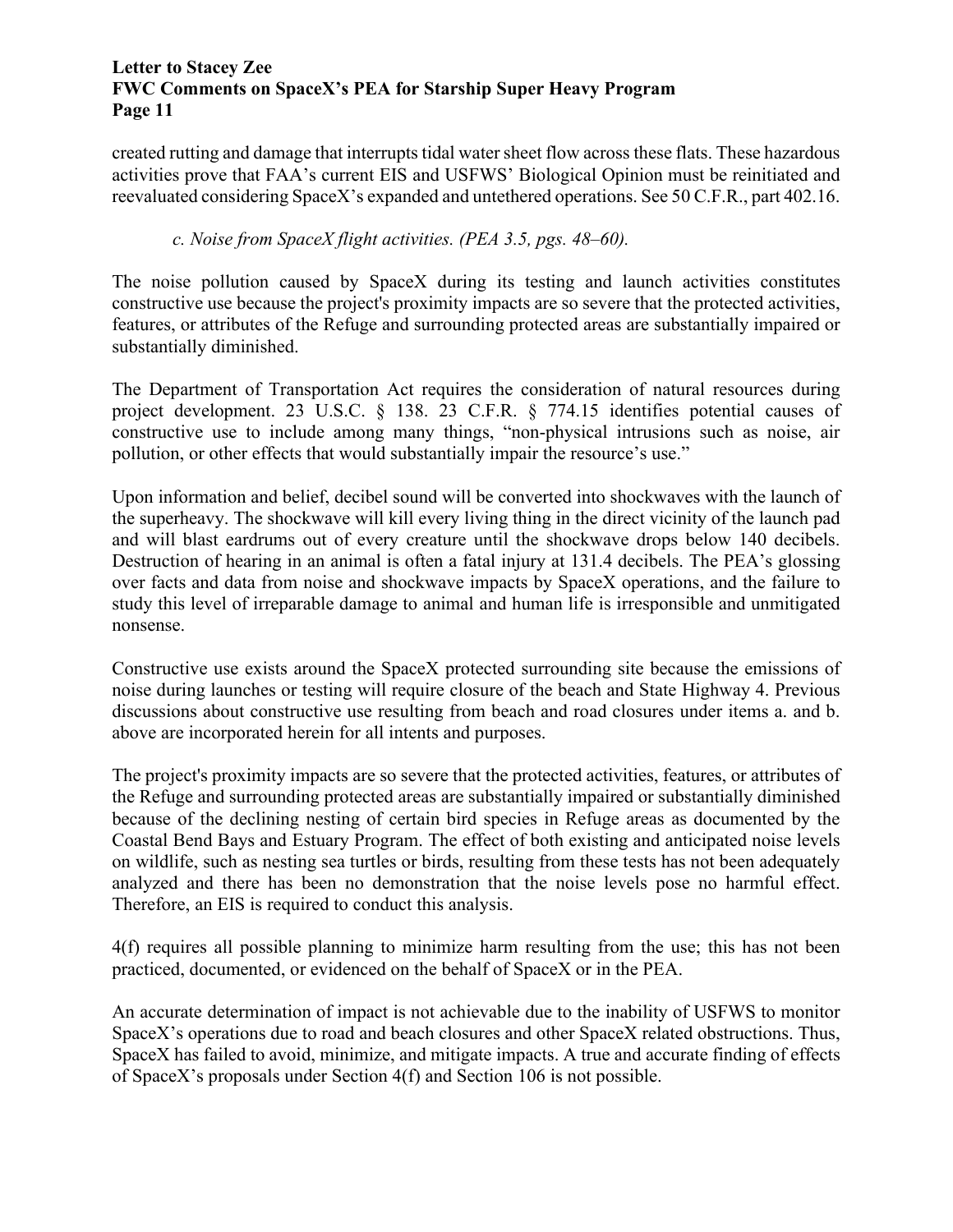The PEA acknowledges that, "[a] startle response from nesting birds can result in broken eggs or cause immature young that are not flight-capable to flee the nest. Repeated nest failures could eventually trigger desertion of a nesting area." Yet, there are no mitigation measures currently available to reduce the chances of noise-induced startle responses but monitoring of select species could determine if noise was responsible for reduced reproductive success." With no substantiating data, the PEA then speculates that "[n]oise from the Proposed Action would not be expected to cause a significant impact because the noise events are infrequent and short-term and would not result in impacts at the population level." See PEA, pg. 113. The words infrequent and short term downplay the effects, especially when other negative effects of increased lighting and road traffic are added to the day-to-day conditions. The PEA offers no mitigation whatsoever for the many and significant impacts to wildlife and wildlife habitat.

Appendix B of the Draft PEA states, "Loud individual events can pose a hearing damage hazard to people and can also cause adverse reactions by animals. Adverse animal reactions can include flight, nest abandonment, and interference with reproductive activities."

As to all of the foregoing, the level, nature, and extent to which an area is constructively used should be subject to the expertise and determination of the agency responsible for management and administration of the parkland impacted by the constructive use. The project will have significant unmitigated impacts on neighboring habitat, listed species, and the surrounding community, and the project's effects will violate the law in multiple ways. The FAA must prepare an EIS to assess the adverse reaction of species whose hearing response is different from that of humans and to analyze all of these described significant impacts.

## *The Environmental Assessment Is Inadequate*

Even if it were not clear that the FAA must develop an EIS for the SpaceX project, it would be indefensible for the FAA to issue a Finding of No Significant Impact ("FONSI") at this stage, because the agency's Draft PEA does not meet the requirements of NEPA for issuance of a FONSI or Mitigated FONSI. If it is unknown whether an action will be "significant," then an agency may prepare an EA. An EA must provide "sufficient evidence and analysis for determining whether to prepare an environmental impact statement or a finding of no significant impact." The EA must discuss the environmental impacts of and alternatives to the proposed action and must account for connected actions. The Draft PEA, however, fails to adequately consider this information. Overall, the analysis does not provide sufficient evidence to support a FONSI.

The Draft PEA overlooks scores of crucial factors. There has been insufficient launch failure scenario analysis, including associated risk to public safety and natural resources. This is particularly egregious given that failures already are repeatedly occurring yet have never been properly analyzed under NEPA. The Draft PEA should have, but did not, adequately consider the impacts that explosion-induced wildfires and debris-removal operations have had and will have on surrounding habitat.

Among other failings, the FAA has not adequately evaluated the infrastructure attached to this project for significant environmental impacts and feasible alternatives. The Draft PEA makes only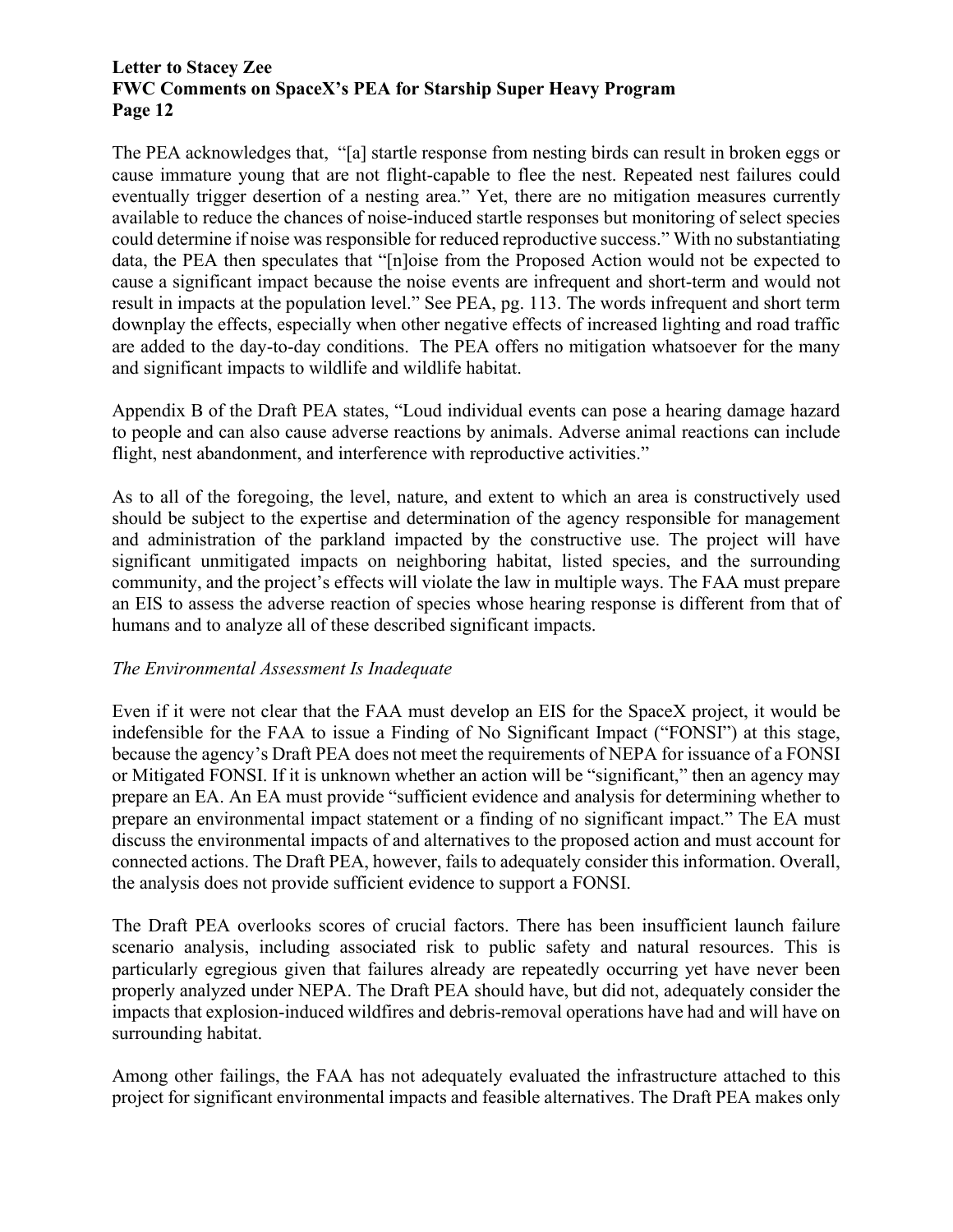passing reference to a power plant, without discussing it in any depth and without incorporating it into the site-wide emissions estimate. Moreover, is our understanding that the power plant would require a cooling tower, with additional emissions and/or intake concerns. a 250 megawatt gasfired power plant requires its own environmental review.

Other launch-related and power plant operations are estimated to emit 47,522 metric tons of carbon dioxide equivalent per year with no mitigation measures attached to this massive greenhouse gas emission. The proposed Liquefied Natural Gas ("LNG") export terminals and a proposed crude upgrading, processing and export facility have not been evaluated as part of the cumulative impacts analysis. Additional connected concerns that have not been addressed or fully evaluated, include but are not limited to:

• Air quality and public health concerns, including those associated with the proposed 250 mW combined-cycle power plant;

● Water quality impacts associated with development and industrial applications, including the desalination plant and injection wells.

● Impacts to listed species and critical habitat;

● Growth inducement and development impacts associated with augmented water, power and gas needs to accommodate a large workforce;

- Gas extraction, gas pipelines, LNG liquefaction, transportation, and storage;
- Greenhouse gas emissions for auxiliary projects;
- HAZMAT, solid waste, and pollution prevention;
- Land use and other impacts to public lands; and

● Health and safety, particularly as relates to "anomaly" explosions, sonic booms/overpressure, and high decibel noise in proximity to populated areas and schools.

Looking down the road at the profound impacts this project could have on this geographic area and sensitive coastal resources, the FAA should take into account how to minimize related impacts that are feasibly connected to the SpaceX project if it were to proceed. These effects are reasonably foreseeable given the immense scope and future plans of the project. The effects should be analyzed thoughtfully, controlled and mitigated at this early date.

#### *Alternatives*

While applicants for proposed actions are permitted to draft environmental assessments, the FAA has taken, as it must, responsibility for the document. The FAA has also appropriately warned SpaceX that the launch tower and other infrastructure it has or is constructing has not been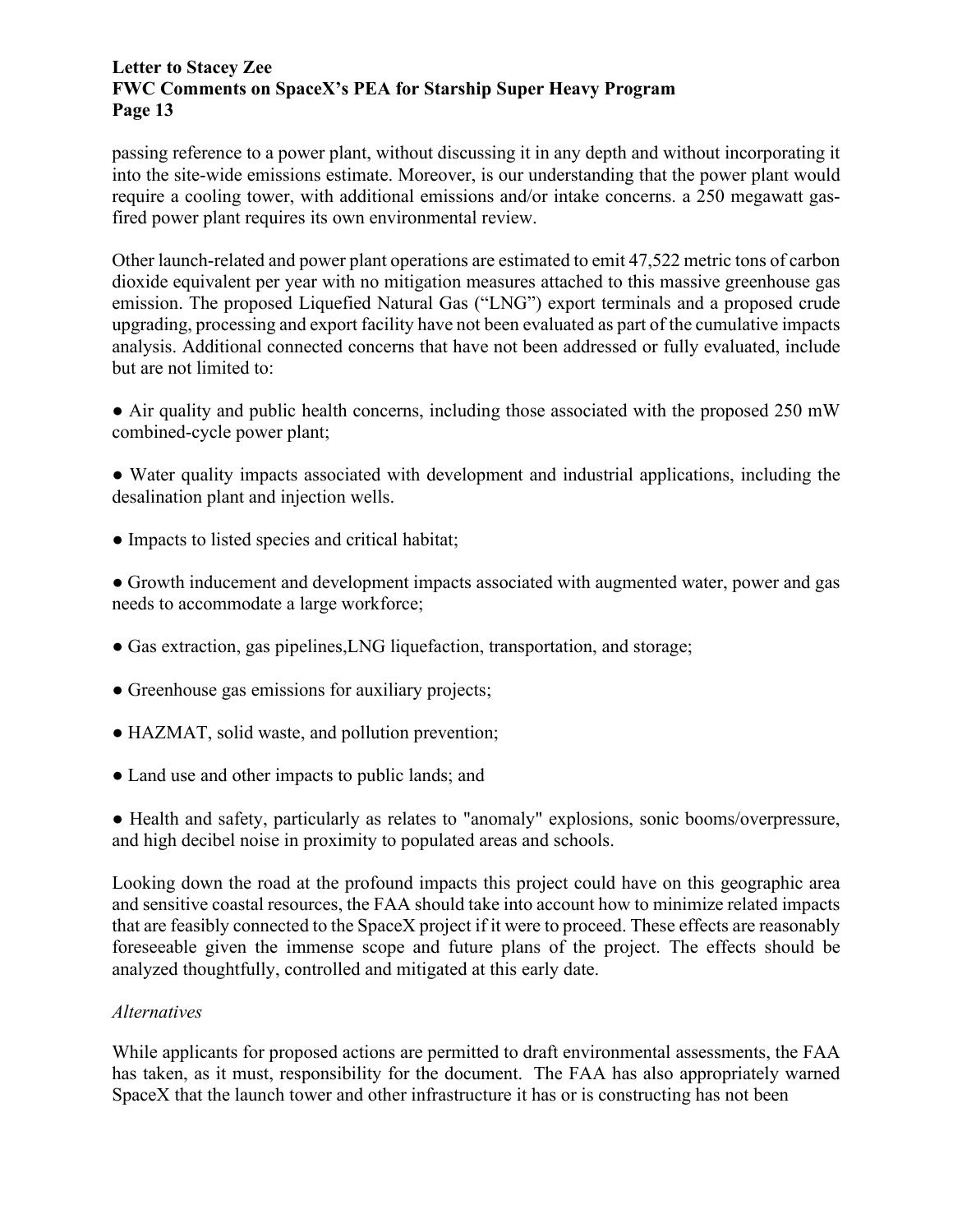approved, that SpaceX is proceeding at its own risk in undertaking that construction, and that Space X's proposed actions are not covered by the 2014 environmental impact statement (EIS).

FAA appears to have inappropriately deferred entirely to Space X's evaluation of reasonable alternatives to the proposed action. Without the requirement to analyze all reasonable alternativesas rigorously and objectively as possible, the NEPA process becomes merely an evaluation of the impacts of a decision already made, not a process for making a decision in accord with this nation's national environmental policies.

The statutory basis for alternatives analysis in EA requires that agencies, "study, develop and describe appropriate alternatives to recommended courses of action in any proposal which involves unresolved conflicts concerning alternative uses of available resources." Certainly, the situation at issue involves serious unresolved conflicts. The fact that the proposal comes from an applicant instead of the FAA does not lessen the FAA's responsibility to take a "hard look" at alternatives to the proposed action, especially those that would mitigate some of the serious effects of Space X's ongoing and potentially expanded operations.

In the draft EA, the FAA examines only two alternatives – SpaceX's alternative and the no action alternative. The brief discussion of "Alternatives Considered but Eliminated from Further Consideration" in Section 2.3 of the EA succinctly reveals how completely the FAA ceded the alternatives analysis to Space X. It begins by stating that to meet "the purpose and need of SpaceX's proposed Starship/SuperHeavy launch program, Space X determined that action alternatives must meet the following criteria . . ." But there is no legal authority that permits agencies to simply adopt the purpose and need statement of an applicant; indeed, federal courts have cautioned agencies not to frame the purpose and need statement in a way that would "define competing 'reasonable alternatives' out of consideration (and even out of existence). The criteria that follow in the EA are clearly and openly framed by SpaceX's needs and evaluation alone ("SpaceX evaluated its existing launch facilities . . . . SpaceX dismissed these launch sites from detailed review.") But while the FAA must understand the applicant's goals, nothing in NEPA law permits the FAA to cede evaluation of alternatives solely based on the applicant's evaluation of its own purpose and need. Indeed, the purpose and need statement and EA violates the FAA's own NEPA procedures that states:

*Purpose and Need. This section briefly describes the underlying purpose and need for the Federal action. It presents the problem being addressed and describes what the FAA is trying to achieve with the proposed action. The purpose and need for the proposed action must be clearly explained and stated in terms that are understandable to individuals who are not familiar with aviation or commercial aerospace activities. To provide context while keeping this section of the EA brief, the FAA may incorporate by reference any supporting data, inventories, assessments, analyses, or studies.*

The FAA Order contains the legally appropriate direction – to identify the federal purpose and need; that is, what the FAA is trying to achieve with this proposed action. Unfortunately, this monumentally inadequate consideration of alternatives leads the reader to conclude that, despite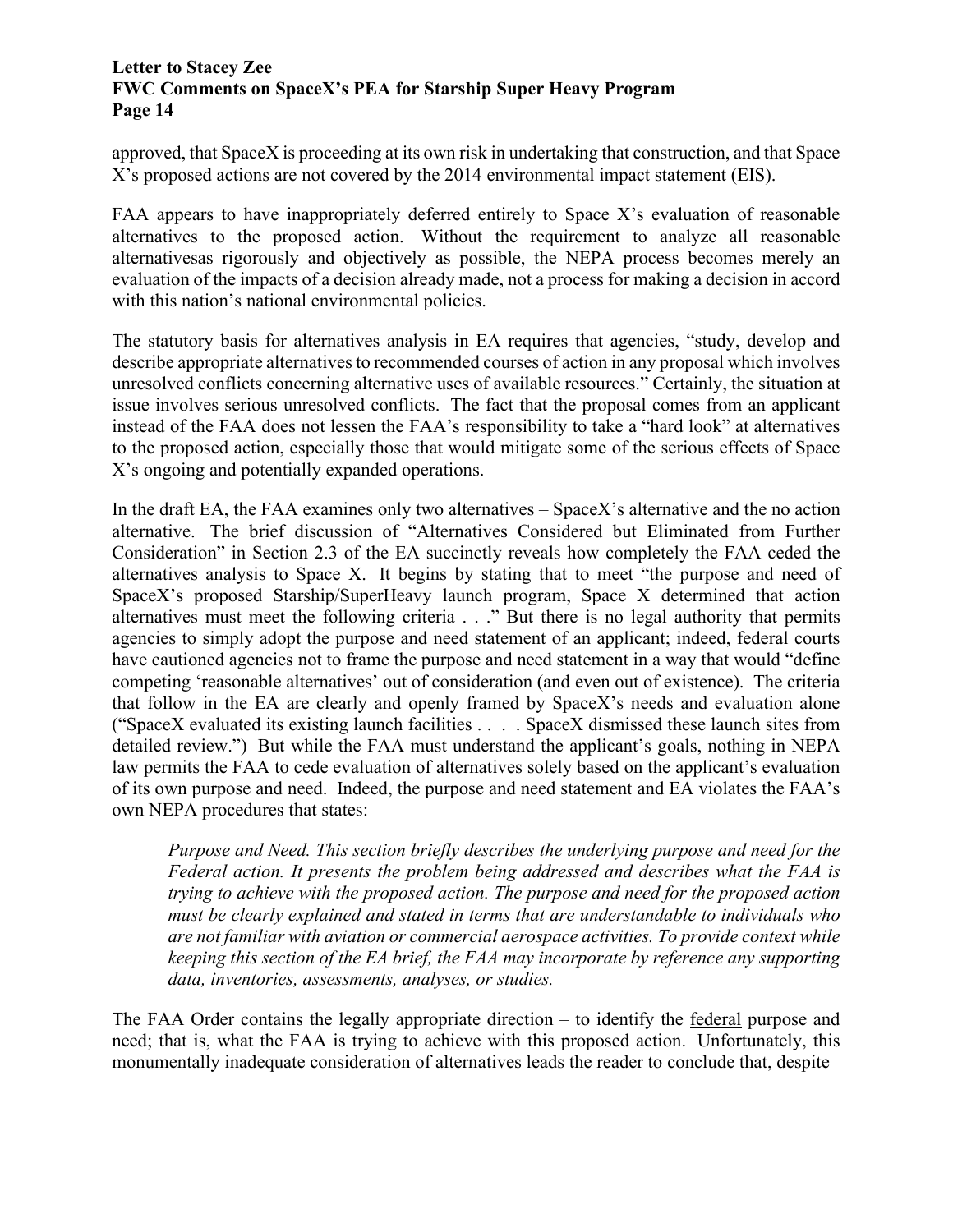its statements to the contrary, the FAA is trying to get to an approval of SpaceX's proposal without a thoughtful, objective consideration of alternatives.

#### *Conclusion*

In summary, the Draft PEA is deficient because it does not include a sufficient level of detail about the project or its potential impacts. Notwithstanding, given what is already known and can otherwise reasonably be surmised, the project will result in significant environmental effects for which proper mitigation has not been proposed. A comprehensive EIS, with full analysis of all components of the project, is required to understand the full extent of impacts that this project may cause, and how, if it is possible, to prevent or mitigate them. SpaceX says its mission is to save humanity. You, FAA, need to divorce yourself from such delusional nonsense. FAA is not SpaceX's lapdog. The FAA is obligated to always put the safety of the public first and foremost. The FAA must make SpaceX honor its original agreement and comply with existing laws and regulations. You are bound by your office's mandate to enforce the laws and regulations, including NEPA. Otherwise, the Boca Chica operations should be shut down for noncompliance, and all unauthorized structures removed. By ignoring your own declared public safety mission, you are failing the residents, wildlife, and populated areas around Boca Chica, allowing an ego-driven company with a terrible environmental and operational record to continue to operate in defiance of your orders and the laws and regulations that govern this situation. The only conclusion that FAA can reach with regards to this PEA is that there are too many significant environmental impacts and no environmental benefit associated with this project. And if it is allowed to proceed without a comprehensive EIS, FAA will violate NEPA's prohibition of "irretrievable and irreversible commitment of resources," the delicate, unique ecosystems of Boca Chica irreparably harmed and the public endangered. Accordingly, as a federal agency entrusted with the public good, the FAA must at the very least do an Environmental Impact Statement. We expect you to do your duty.

Respectfully,

Jim Chapman, President [JChapmanRGV@gmail.com](mailto:JChapmanRGV@gmail.com)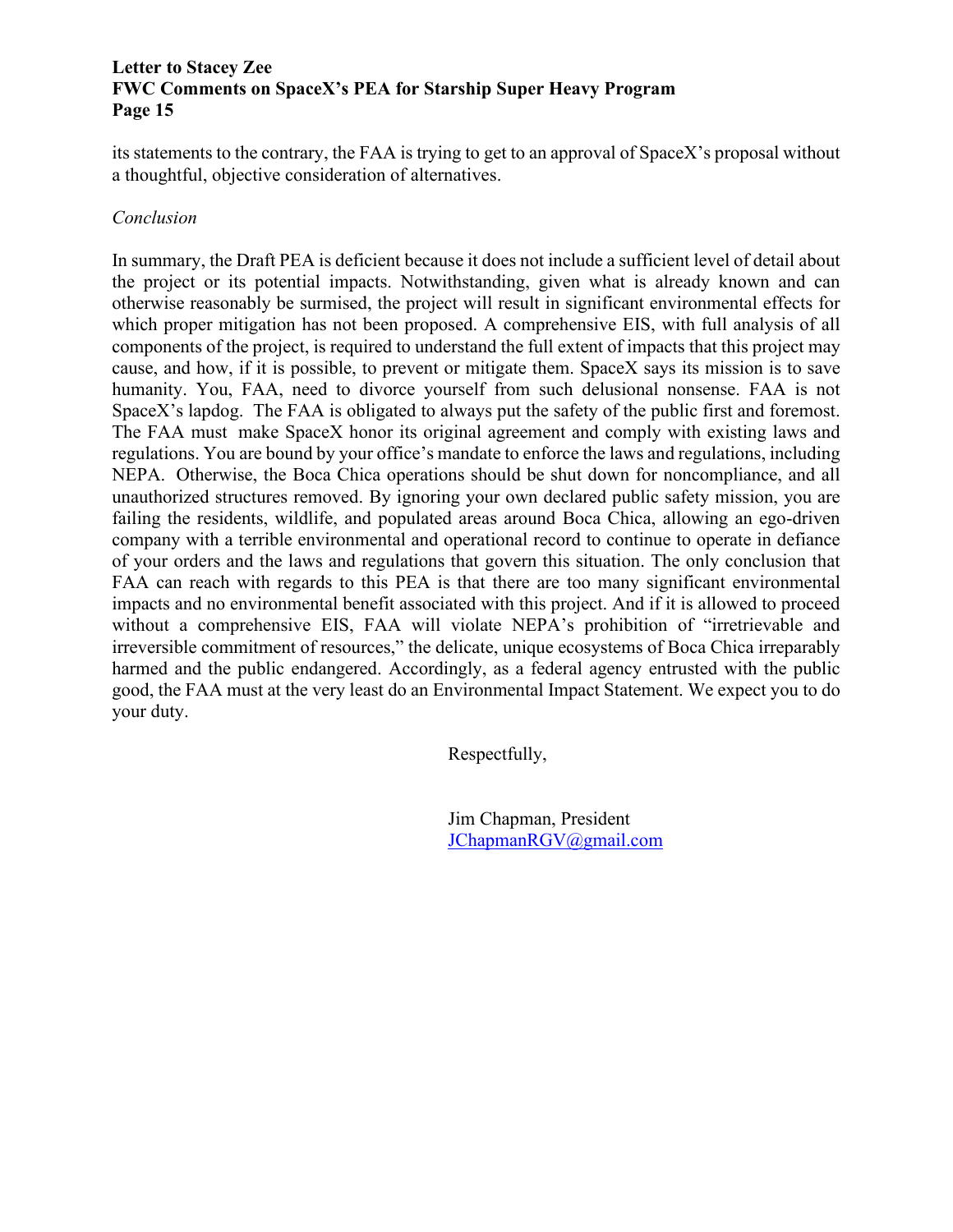# **Rushforth, Brian (FAA) < Brian.Rushforth@faa.gov>** Mon, Jun 29, 7:53 AM

to me

Mr. Chapman,

As Chief of Staff for the office, you are more than welcome to send the letter to me.

For what it's worth, we do plan on conducting a new EIS.

SpaceX has informed the FAA that its future plans are to eventually conduct suborbital test flights of the Starship prototype and then operate a full-scale Starship launch site at Boca Chica. A full-scale Starship launch site falls outside the scope of the 2014 EIS. The FAA is in the beginning stages of conducting an environmental review of SpaceX's Starship proposal in accordance with the National Environmental Policy Act (NEPA) and the FAA's policies and procedures for conducting a NEPA review (FAA Order 1050.1F). The FAA is working with SpaceX on a project schedule and will put out updates to the FAA project website and environmental distribution list.

The 2014 EIS analyzed the FAA's action of issuing launch licenses and/or experimental permits to SpaceX that would allow SpaceX to conduct launches of the Falcon 9 and Falcon Heavy orbital vertical launch vehicles and a variety of reusable suborbital launch vehicles from SpaceX's Texas Launch Site in Boca Chica, Texas. Since publication of the 2014 EIS, SpaceX started to develop the Starship Prototype (Starship for short), which falls under the "reusable suborbital launch vehicle" category discussed in the 2014 EIS.

The EIS assessed up to 12 commercial launch operations per year, including launches of the Falcon 9, a maximum of two Falcon Heavy launches, and/or associated mission rehearsals and static fire engine testing, through the year 2025. SpaceX's current testing of Starship prototypes, including the planned static fire engine test on May 29, 2020, falls within the scope of the 2014 EIS. The FAA conducted environmental reviews of SpaceX's changes to its original proposal analyzed in the 2014 EIS.

These reviews are documented in Written Re-evaluations and can be accessed on the FAA's website: https://www.faa.gov/about/office\_org/headquarters\_offices/ast/environmental/nepa\_d ocs/review/launch/spacex\_texas\_launch\_site\_environmental\_impact\_statement/#spacex.

I hope this information is helpful, but of course you are more than welcome to send the letter.

Sincerely, Brian Rushforth Chief of Staff Office of Commercial Space Transportation Federal Aviation Administration (202) 267-9617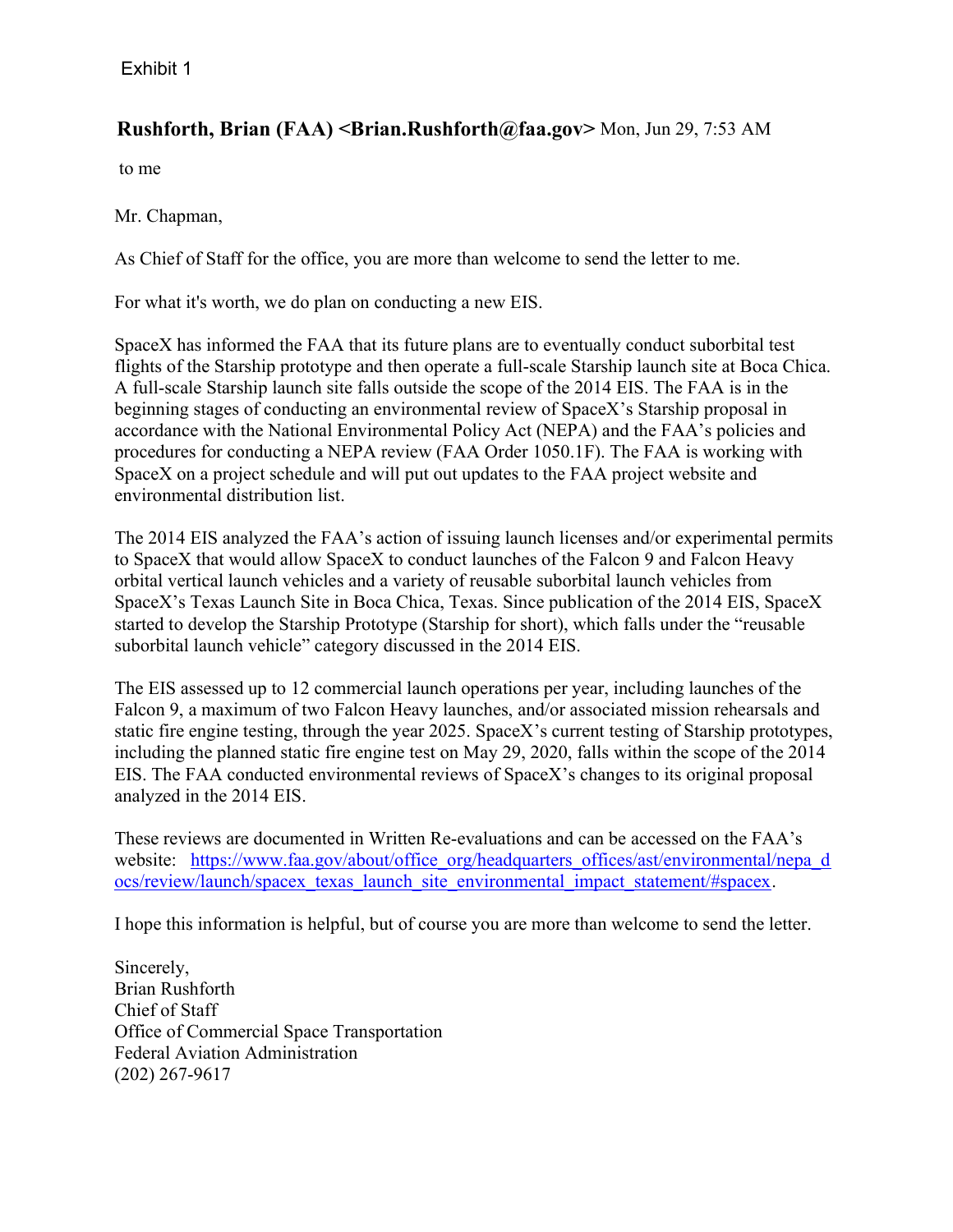**EXHIBIT 2** 



**Commercial Space Transportation** 

**800 Independence Ave., SW. Washington, DC 20591** 

July 17, 2020

Mr. Jim Chapman President, Friends of the Wildlife Corridor 613 West St. Charles Street Brownsville, Texas 78520

Dear Mr. Chapman:

Thank you for your July 3, 2020 letter requesting the Federal Aviation Administration (FAA) conduct a new Environmental Impact Statement (EIS) for Space Exploration Technologies Corporation's (SpaceX's) facility at Boca Chica, Texas.

Before we received your letter, SpaceX proposed operating its Starship/Super Heavy launch vehicle at its Texas Launch Site in Cameron County, Texas. To operate Starship/Super Heavy at the Texas Launch Site, SpaceX must obtain an experimental permit or launch license from the FAA Office of Commercial Space Transportation. Issuing experimental permits and launch licenses is a major federal action under the National Environmental Policy Act (NEPA) and requires a new environmental review beyond the 2014 EIS.

As the lead federal agency, the FAA is responsible for complying with NEPA. Under our NEPA policies, applicants have the right to choose whether to conduct an Environmental Assessment (EA) under FAA oversight or work with the FAA to initiate the EIS process. If an applicant believes the proposed action would have no significant environmental impacts, or that they can mitigate any potential impacts, then the applicant typically chooses an EA. However, all applicants run the potential risk that further review may uncover significant impacts that cannot be mitigated. In those cases, the FAA must conduct an EIS.

SpaceX has begun an EA for the action of issuing experimental permits or launch licenses to SpaceX for Starship/Super Heavy launch operations at the Texas Launch Site.

The FAA has invited the U.S. Fish and Wildlife Service, the National Parks Service, and the National Aeronautics and Space Administration (NASA) to participate as cooperating agencies. In the role of cooperating agency, each agency will actively participate in project meetings and provide comments regarding the description of the proposed action and the proposed action's potential impacts on resources for which it has special expertise and any related mitigation measures.

Again, if the EA identifies one or more significant environmental impacts from the proposed action, and mitigation measures would not reduce the impact(s) below significant levels, the FAA must prepare an EIS.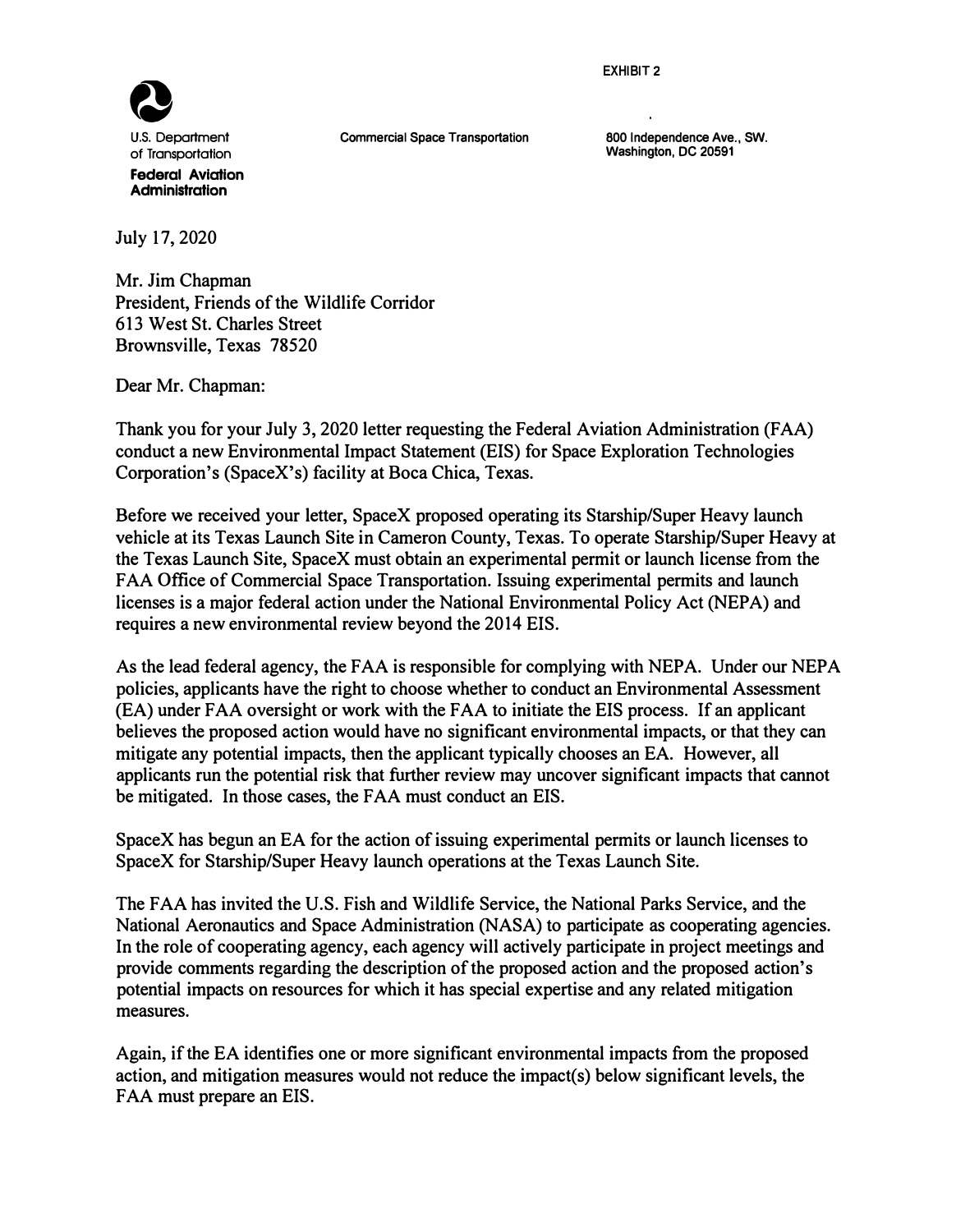Your letter also raised several issues on the current mitigation measures, stemming from the 2014 EIS process that SpaceX has conducted. First, that SpaceX no longer conducts bird and vegetation monitoring. Much of the biological resources mitigation stated in the Record of Decision (ROD), including bird and vegetation surveys/monitoring, is also included in the U.S. Fish and Wildlife Service's (USFWS) Biological Opinion for the project. The Biological Opinion (BO) requires the FAA to submit an annual report to the USFWS Coastal Ecological Services Field Office by December 31 of each year. The FAA has submitted an annual report to the USFWS every year since publication of the BO and ROD (2015-2019). The last annual report was submitted to the USFWS in December 2019. SpaceX is continuing active construction biological resource surveys in accordance with the USFWS-approved monitoring plan.

Second, on the ocelot, jaguarundi, and falcon issues, SpaceX has continued to work with the USFWS on how best to conduct monitoring.

Third, SpaceX has and continues to coordinate with the Lower Rio Grande Valley National Wildlife Refuge staff establishing security fencing to protect Refuge lands. SpaceX has contributed funds towards the purchasing of the fence supplies as well as provided storage for the supplies. In addition, SpaceX immediately notifies the Refuge when operations are occurring and in the event of any anomaly or unplanned emergency occurs.

Finally, the FAA coordinated the development and review of the Facility Design and Lighting Management Plan and the Security Plan over several years with the National Historic Preservation Act Section 106 consulting parties. The FAA coordinated the development of the Fire Mitigation and Response Plan with the USFWS and Texas Parks and Wildlife in 2019. SpaceX is currently in the process of updating the Facility Design and Lighting Management Plan given SpaceX's changes to the launch site. As with the mitigation measures described above, these plans stemmed from the 2014 EIS process. All mitigation measures and SpaceX's site plans, including these three plans, will be revisited as part of the FAA's new environmental review for SpaceX's Starship/Super Heavy proposal.

Thank you again for your letter. If you have any questions, please feel free to call me at (202) 407-2381, or send me an email at daniel.murray@faa.gov.

sincerely,<br>Howard Searight

for: Daniel Murray Manager, Safety Authorization Division, (ASA-100) Office of Commercial Space Transportation Federal Aviation Administration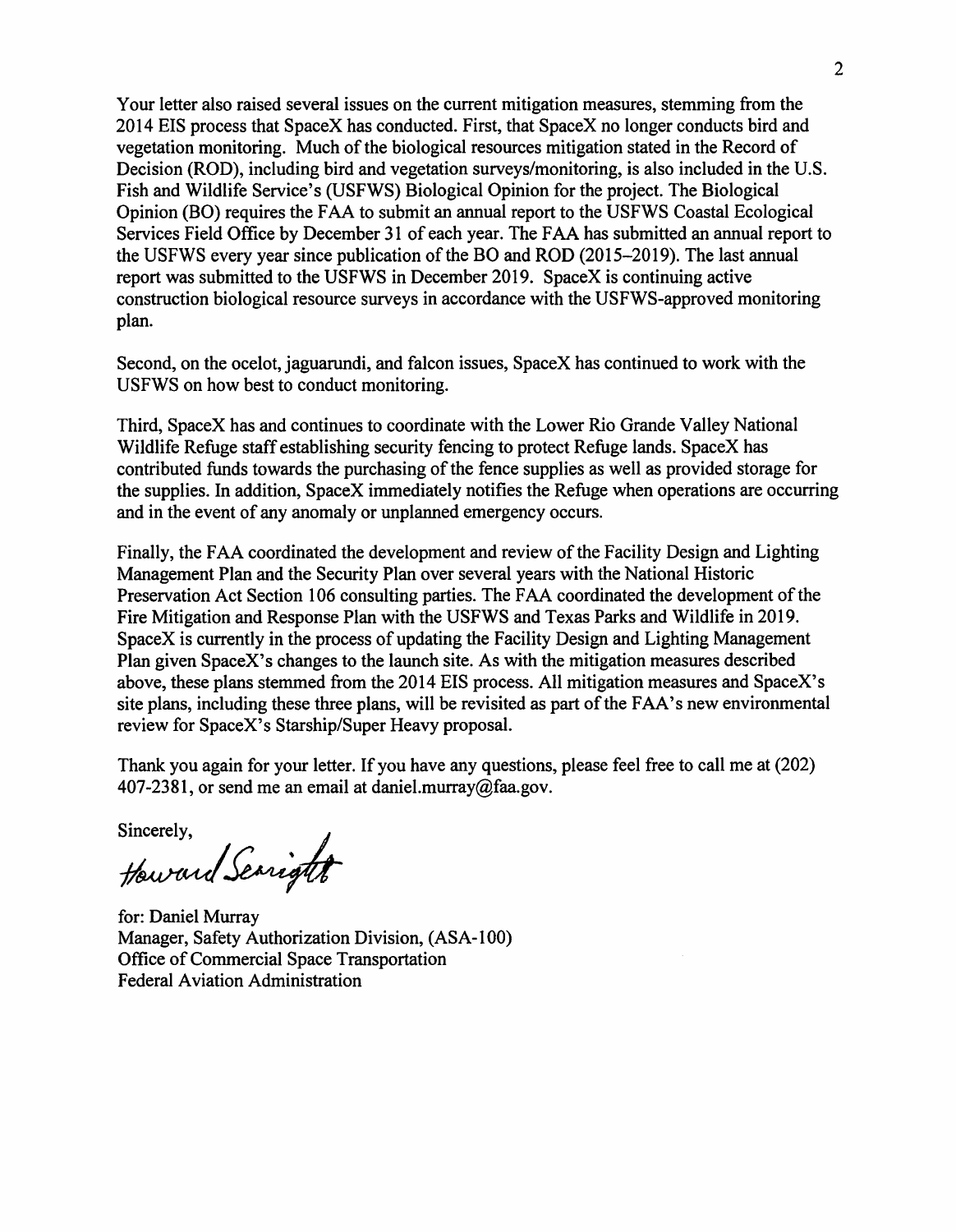# EXHIBIT 3

#### **Explosion Coverage Links**

November 20, 2019 MK1 (exploded in pressure test releasing cryogenic fluid and white vapor clouds)

<https://www.space.com/spacex-starship-prototype-anomaly-pressure-test.html?jwsource=cl>

April 2, 2020 SN3 (exploded during pressure test)

<https://youtu.be/wFXQ5SRCy74>

May 29, 2020 SN4 (exploded in sonic boom dramatic fireball, black smoke spewing for hours with fire)

<https://cdn.mos.cms.futurecdn.net/Jm37dwZyFdSDgUiAjHezvh-970-80.gif>

June 23, 2020 SN7 test tank (exploded super-chilled liquid nitrogen and released billowing white nitrogen clouds)

August 4, 2020 SN5 Successful

September 22, 2020 SN7.1 test tank (exploded in pressure test)

<https://youtu.be/CkFFgngw6Q4>

December 9, 2020 SN8 (the one he launched w/o FAA permit that FAA eventually looked the other way, exploded in a dramatic fireball 6 minutes and 42 seconds after liftoff.)

<https://www.space.com/rocket-launch-failures-of-2020?jwsource=cl>

February 2, 2021 SN9 (exploded in fiery explosion again, 911 called out for fire sweep)

[https://www.cnbc.com/video/2021/02/02/spacexs-starship-prototype-again-explodes-on-landing](https://www.cnbc.com/video/2021/02/02/spacexs-starship-prototype-again-explodes-on-landing-attempt-after-successful-launch.html)[attempt-after-successful-launch.html](https://www.cnbc.com/video/2021/02/02/spacexs-starship-prototype-again-explodes-on-landing-attempt-after-successful-launch.html)

March3, 2021 SN10 (exploded in a sonic boom and fiery blaze of glory)

[https://videos.space.com/m/bYPbUiBr/spacex-starship-sn10-explodes-shortly-after](https://videos.space.com/m/bYPbUiBr/spacex-starship-sn10-explodes-shortly-after-landing?list=9wzCTV4g)[landing?list=9wzCTV4g](https://videos.space.com/m/bYPbUiBr/spacex-starship-sn10-explodes-shortly-after-landing?list=9wzCTV4g)

March 30,2021 SN11 (exploded after take off in the air scattering hot, fuel laden debris as far as the Jetties and into the Laguna Madre. Debris in the tidal flats at Boca Chica still there.)

[https://www.valleycentral.com/spacex/public-responds-to-spacex-debris-from-sn11-still-scattered](https://www.valleycentral.com/spacex/public-responds-to-spacex-debris-from-sn11-still-scattered-across-boca-chica/)[across-boca-chica/](https://www.valleycentral.com/spacex/public-responds-to-spacex-debris-from-sn11-still-scattered-across-boca-chica/)

**SpaceX Launch Investigation Links**

February 2, 2021:

<https://spacenews.com/spacex-violated-launch-license-in-starship-sn8-launch/>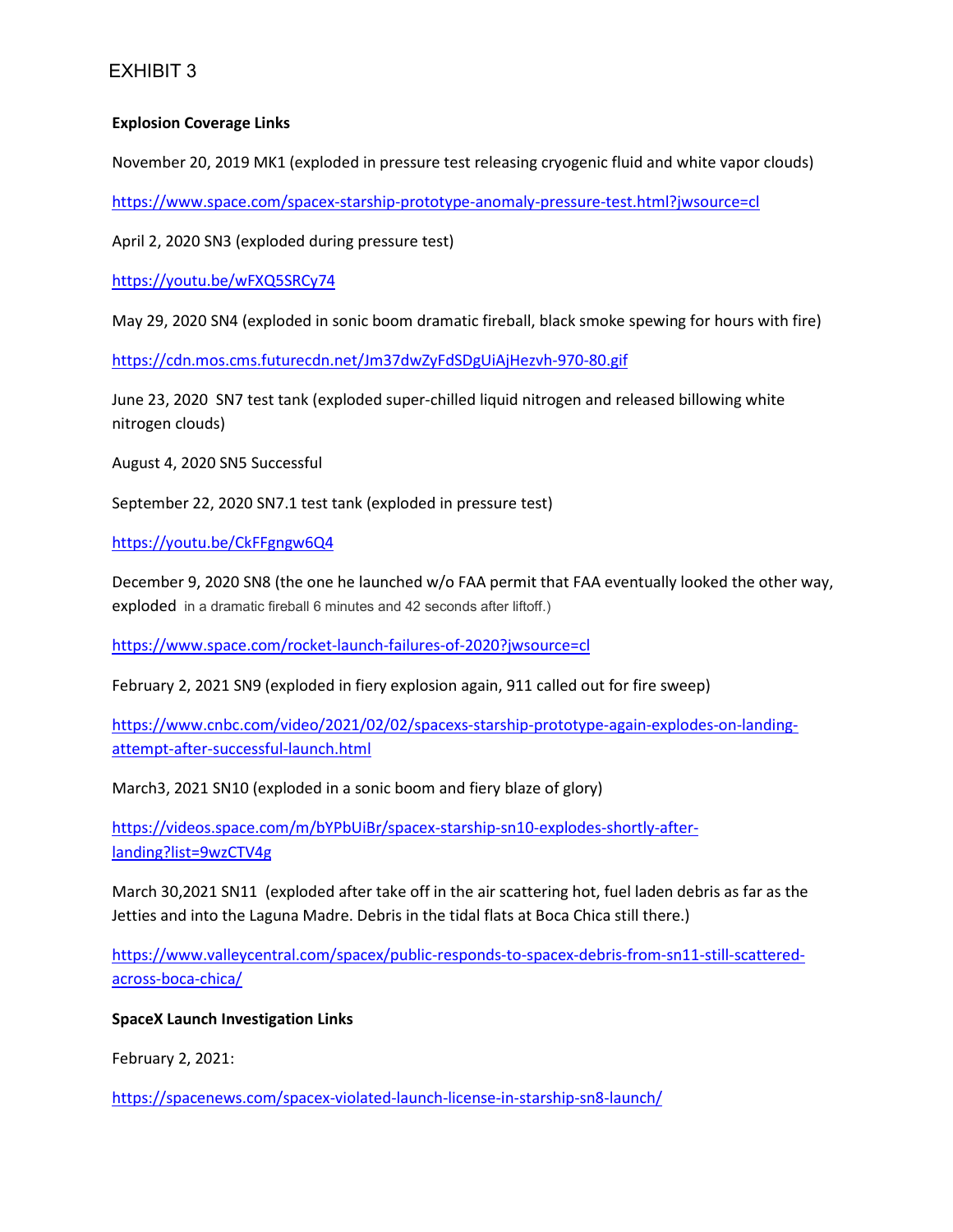March 29, 2021:

[https://spacenews.com/congress-raises-concerns-about-faas-handling-of-starship-launch-license](https://spacenews.com/congress-raises-concerns-about-faas-handling-of-starship-launch-license-violation/)[violation/](https://spacenews.com/congress-raises-concerns-about-faas-handling-of-starship-launch-license-violation/)

March 29, 2021:

<https://www.reuters.com/world/us/us-house-panel-probes-spacex-launch-activities-2021-03-29/>

June 17, 2021

<https://www.cnbc.com/2021/06/17/faa-defends-spacex-despite-unauthorized-starship-sn8-launch.html>

June 18, 2021: House hearing rehashes longstanding commercial space transportation issues. This article is a very good summary of events.

<https://spacenews.com/house-hearing-rehashes-longstanding-commercial-space-transportation-issues/>

Referenced in the above June 18 article, the House Subcommittee hearing on "Starships and Stripes Forever – An Examination of the FAA's Role in the Future of Spaceflight":

[https://transportation.house.gov/committee-activity/hearings/starships-and-stripes-forever\\_an](https://transportation.house.gov/committee-activity/hearings/starships-and-stripes-forever_an-examination-of-the-faas-role-in-the-future-of-spaceflight)[examination-of-the-faas-role-in-the-future-of-spaceflight](https://transportation.house.gov/committee-activity/hearings/starships-and-stripes-forever_an-examination-of-the-faas-role-in-the-future-of-spaceflight)

June 21, 2021 FAA Defends SpaceX to Congress

<https://www.avweb.com/aviation-news/faa-defends-spacex-to-congress/>

**General Media Coverage**

February 28, 2021

Nansi Guevara, a Brownsville resident, effectively addresses the social/environmental injustice issues in this letter to the editor of My RGV News ([https://myrgv.com/opinion/letters-to-the-editor/2021/02/28/letter](https://myrgv.com/opinion/letters-to-the-editor/2021/02/28/letter-spacex-opposed/)[spacex-opposed/](https://myrgv.com/opinion/letters-to-the-editor/2021/02/28/letter-spacex-opposed/))

July 15, 2021: Elon Musk may be forced to take down a SpaceX starship tower because of an FAA environmental review. This is about the integration tower that is being built prior to the release of the EA.

[https://www.independent.co.uk/life-style/gadgets-and-tech/elon-musk-spacex-starship-faa](https://www.independent.co.uk/life-style/gadgets-and-tech/elon-musk-spacex-starship-faa-b1884781.html)[b1884781.html](https://www.independent.co.uk/life-style/gadgets-and-tech/elon-musk-spacex-starship-faa-b1884781.html)

Aug 4, 2021 Job alert: 'Spaceport Mixologist' - Bar and grill next to SpaceX High Bay

[https://www.theverge.com/2021/8/4/22609916/spacex-job-opening-spaceport-mixologist-starship](https://www.theverge.com/2021/8/4/22609916/spacex-job-opening-spaceport-mixologist-starship-elon-musk)[elon-musk](https://www.theverge.com/2021/8/4/22609916/spacex-job-opening-spaceport-mixologist-starship-elon-musk)